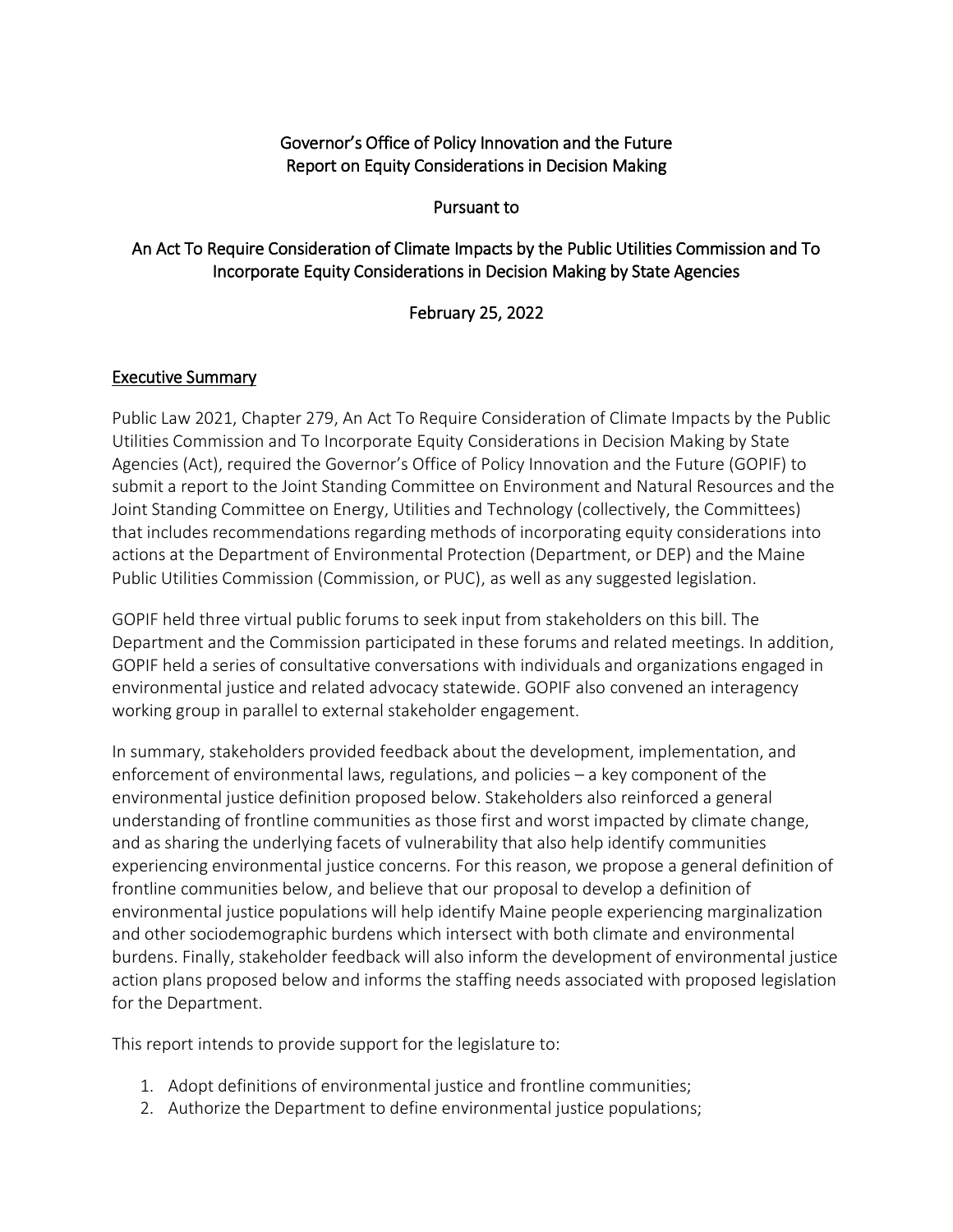- 3. Authorize the Department and the Commission to further consider the incorporation of equity considerations in decision making through the adoption of the above definitions; and
- 4. Advance suggested legislation to achieve these goals.

# **Background**

Public Law 2021, Chapter 279, An Act To Require Consideration of Climate Impacts by the Public Utilities Commission and To Incorporate Equity Considerations in Decision Making by State Agencies (Act), requires the Governor's Office of Policy Innovation and the Future (GOPIF) to submit a report to the Joint Standing Committee on Environment and Natural Resources and the Joint Standing Committee on Energy, Utilities and Technology (collectively, the Committees) that includes any recommendations regarding methods of incorporating equity considerations including any suggested legislation. Specifically, GOPIF, in consultation with other state offices and agencies, shall advance recommendations which:

- 1. Develop methods of incorporating equity considerations in decision making at the Department of Environmental Protection, the Public Utilities Commission and other state agencies; and
- 2. Develop definitions for "environmental justice," "environmental justice populations," "frontline communities" and any other terms determined by the office to be necessary for the incorporation of equity considerations in decision making at the department, the commission and other state agencies.

GOPIF held three virtual public forums to seek input from stakeholders on this bill. The Department of Environmental Protection (Department, or DEP) and the Maine Public Utilities Commission (Commission, or PUC) participated in these forums and related meetings. In addition, GOPIF held a series of consultative conversations with individuals and organizations engaged in environmental justice and related advocacy statewide. Finally, GOPIF convened an interagency working group comprised of the Department, the Commission, representatives of the Maine Center for Disease Control and Prevention's (Maine CDC) Environmental and Occupational Health Program and the Office of Population Health Equity, the Office of the Public Advocate, the Governor's Energy Office, Efficiency Maine Trust, and other state and quasi state partners with an interest in environmental justice and equity.

The following report provides an overview of relevant context, input received from the stakeholder consultations in relation to the Act, the Department and Commission's work to date including both immediate actions and proposals for further action and concludes with draft proposed legislation as required by the Act.

### Maine Context and Definitions

There is substantial ongoing work statewide and across state government related to equity. As the Committees are likely aware, GOPIF has been supporting the Maine Climate Council's Equity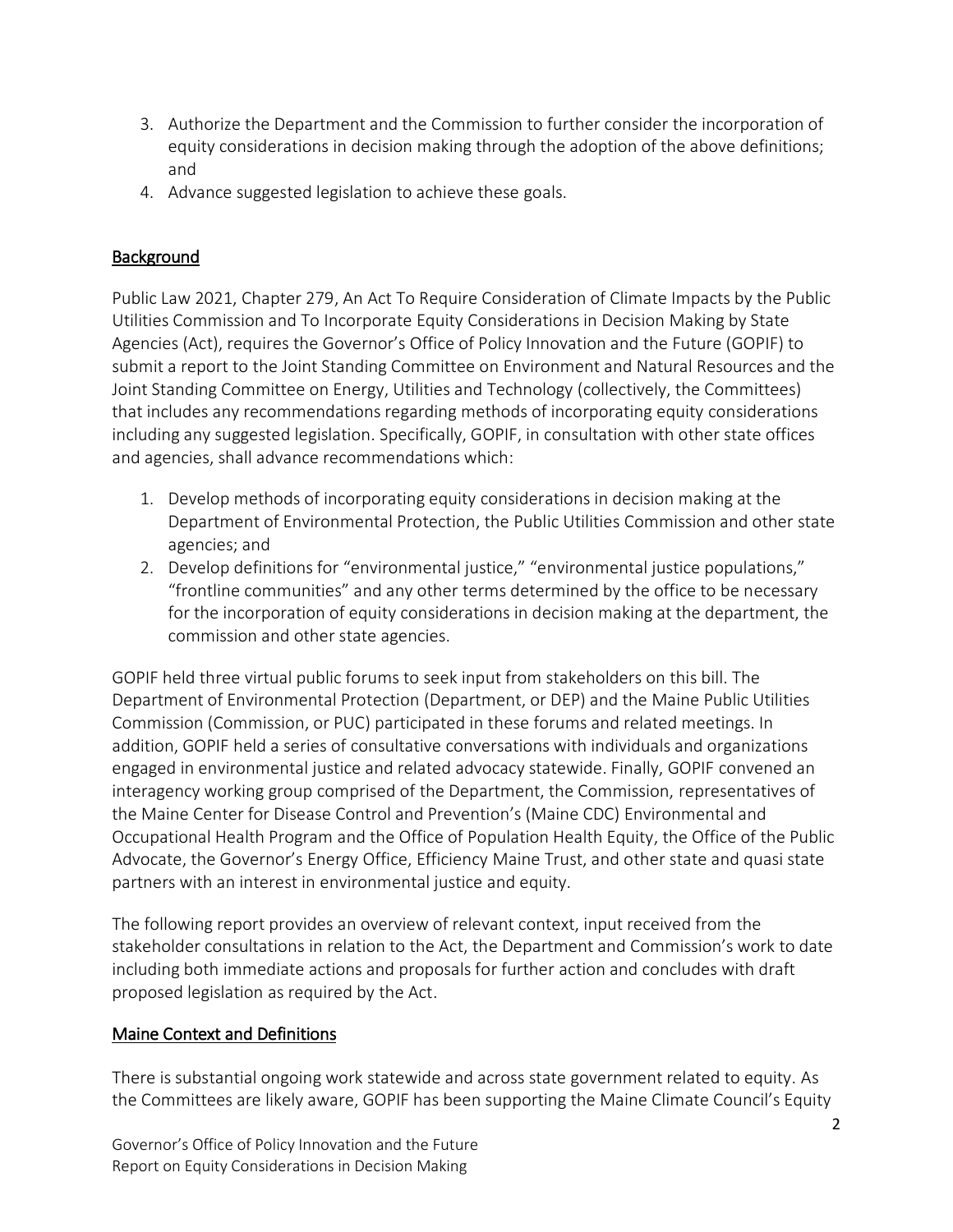Subcommittee (the Subcommittee) since February 2021, whose charge was to develop recommendations for equitable implementation of the strategies contained within Maine Won't Wait, the state's 4-year climate action plan.

The Subcommittee released its [interim draft recommendations](https://www.maine.gov/future/initiatives/climate/climate-council/equity-subcommittee) in February 2022, and referenced a number of definitions that provided a baseline context for our work on the Act. In addition, GOPIF and the interagency working group looked at how equity and environmental justice are being defined across the nation. In particular, the following definitions provided core context for our work:

The Subcommittee adopted an approach to **equity<sup>1</sup>** that recognizes that equal distribution of resources is insufficient for addressing climate change [and environmental impacts]. Rather, an equitable system seeks to provide increased resources to disadvantaged communities, noting that the risks and effects of climate change [and environmental burdens] disproportionately fall upon these communities. Climate [and environmental] policies and programs should increase wellbeing, and address root causes of inequality, not exacerbate existing burdens.

The Subcommittee recognized multiple types of equity that can be advanced through state actions. These include:

- Distributive Equity strategies target climate adaptation and mitigation resources to the most disadvantaged communities and populations first.
- Procedural Equity focuses on the local level and ensures that local communities have meaningful opportunities to provide input on policies, programs, and decisions that directly affect them.
- Contextual Equity ensures that the development of climate strategies take existing disparities into account.
- Corrective Equity ensures that mitigation and adaption strategies advance climate goals while at the same time seeking to right historical and ongoing social inequity.

Maine's Impacted & Vulnerable Communities - The Subcommittee defines disadvantaged, marginalized, impacted or vulnerable communities as those who have experienced historical and ongoing systemic discrimination, restricted power, and underrepresentation in state policy making, inclusive of communities of color and indigenous communities, low income Mainers, rural and otherwise geographically isolated communities, older adults, LGBTQ+ people, differently abled populations, immigrants, seasonal workers, impacted industries, and other differently impacted

 $\overline{a}$ <sup>1</sup> [https://www.maine.gov/future/sites/maine.gov.future/files/inline](https://www.maine.gov/future/sites/maine.gov.future/files/inline-files/MCC_EquitySubcommitteeInterimReport_Feb2022.pdf)[files/MCC\\_EquitySubcommitteeInterimReport\\_Feb2022.pdf](https://www.maine.gov/future/sites/maine.gov.future/files/inline-files/MCC_EquitySubcommitteeInterimReport_Feb2022.pdf)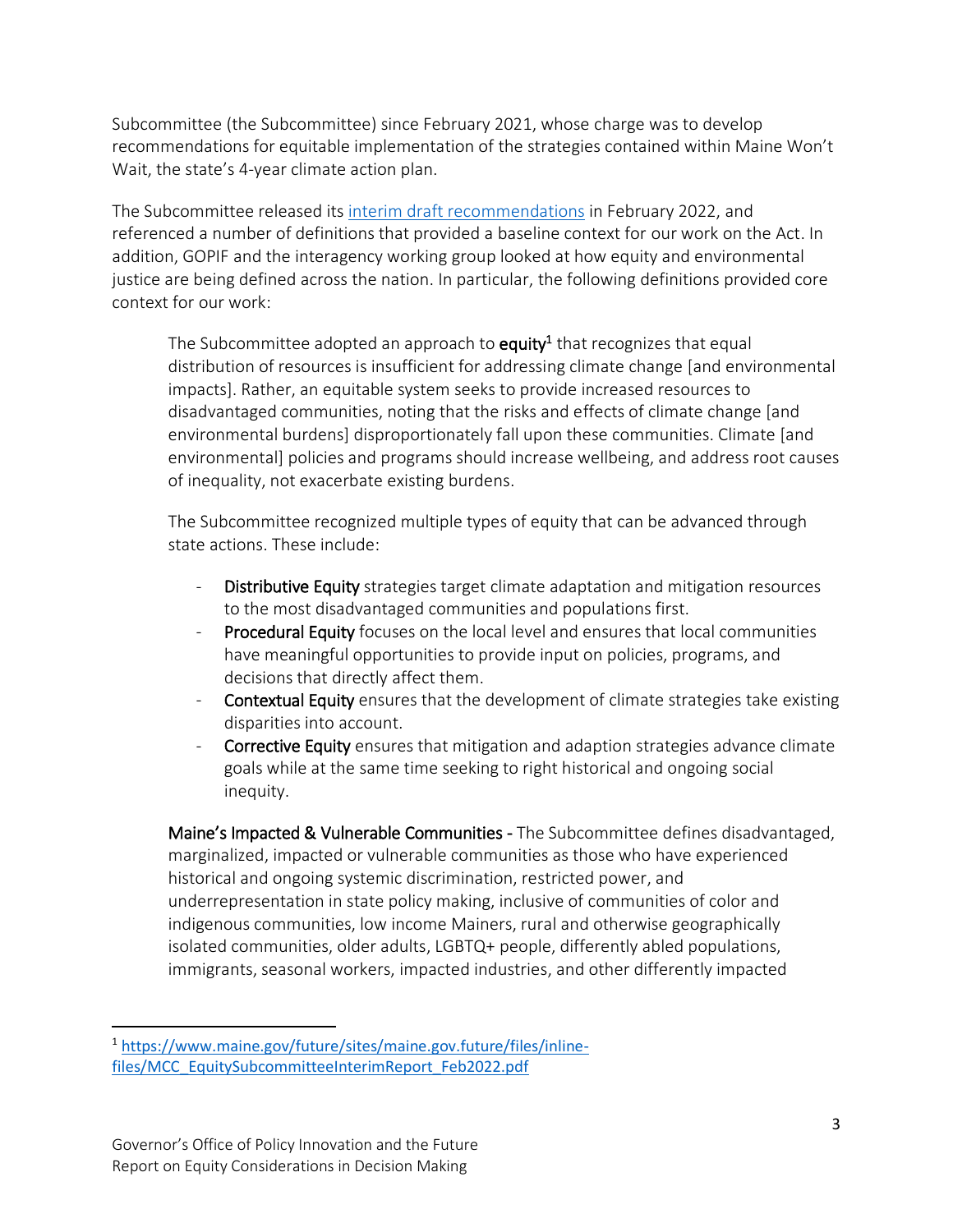communities. For consistency throughout this report, we refer to these communities in aggregate as "**disadvantaged**," and use other more specific identifiers when appropriate.

Equity<sup>2</sup> refers to a fair and just, but not necessarily equal, allocation intended to mitigate disparities in benefits and burdens. Equity in a regulatory framework means providing inclusive and equitable service to all customers, so that all customers have equitable opportunities, access, and results, and both benefits and burdens of the provision of energy and telecommunications are fairly distributed across all community groups. Some individuals or communities may need different levels of support to gain equitable service.

Energy Equity<sup>3</sup> - the fair distribution of the benefits and burdens of energy production and consumption.

Energy Justice<sup>4</sup> refers to the goal of achieving equity in both the social and economic participation in the energy system, while also remediating social, economic and health burdens on marginalized communities.

Environmental Justice<sup>5</sup>, as defined by the U.S. Environmental Protection Agency (EPA), is the fair treatment and meaningful involvement of all people regardless of race, color, national origin, or income with respect to the development, implementation, and enforcement of environmental laws, regulations, and policies.

- Fair treatment is defined as meaning that no group of people should bear a disproportionate share of the negative environmental consequences resulting from industrial, governmental and commercial operations or policies.
- Meaningful involvement is defined as meaning that:
	- o People have an opportunity to participate in decisions about activities that may affect their environment or health;
	- o People's participation can influence the regulatory agency's decision;
	- o Community concerns will be considered in environmental decision-making processes; and
	- o Decision makers will seek out and facilitate the involvement of those communities potentially affected by a decision.

Nationally, 24 states have adopted or defer to the EPA's definition of environmental justice in statewide policy. Eight other states have a unique definition of environmental justice in law; an additional eight states have adopted a unique definition at the state level but no legal definition.

 $\overline{\phantom{a}}$ 

<sup>&</sup>lt;sup>2</sup> Minnesota Public Utilities Commission definition from working group on Advancing Equity in Commission Dockets.

<sup>&</sup>lt;sup>3</sup> Future Electric Utility Regulation Report 12[. https://emp.lbl.gov/projects/feur/](https://emp.lbl.gov/projects/feur/)

<sup>4</sup> <https://emp.lbl.gov/projects/feur/>

<sup>&</sup>lt;sup>5</sup> As defined by the United States Environmental Protection Agency. <https://www.epa.gov/environmentaljustice/ej-2020-glossary>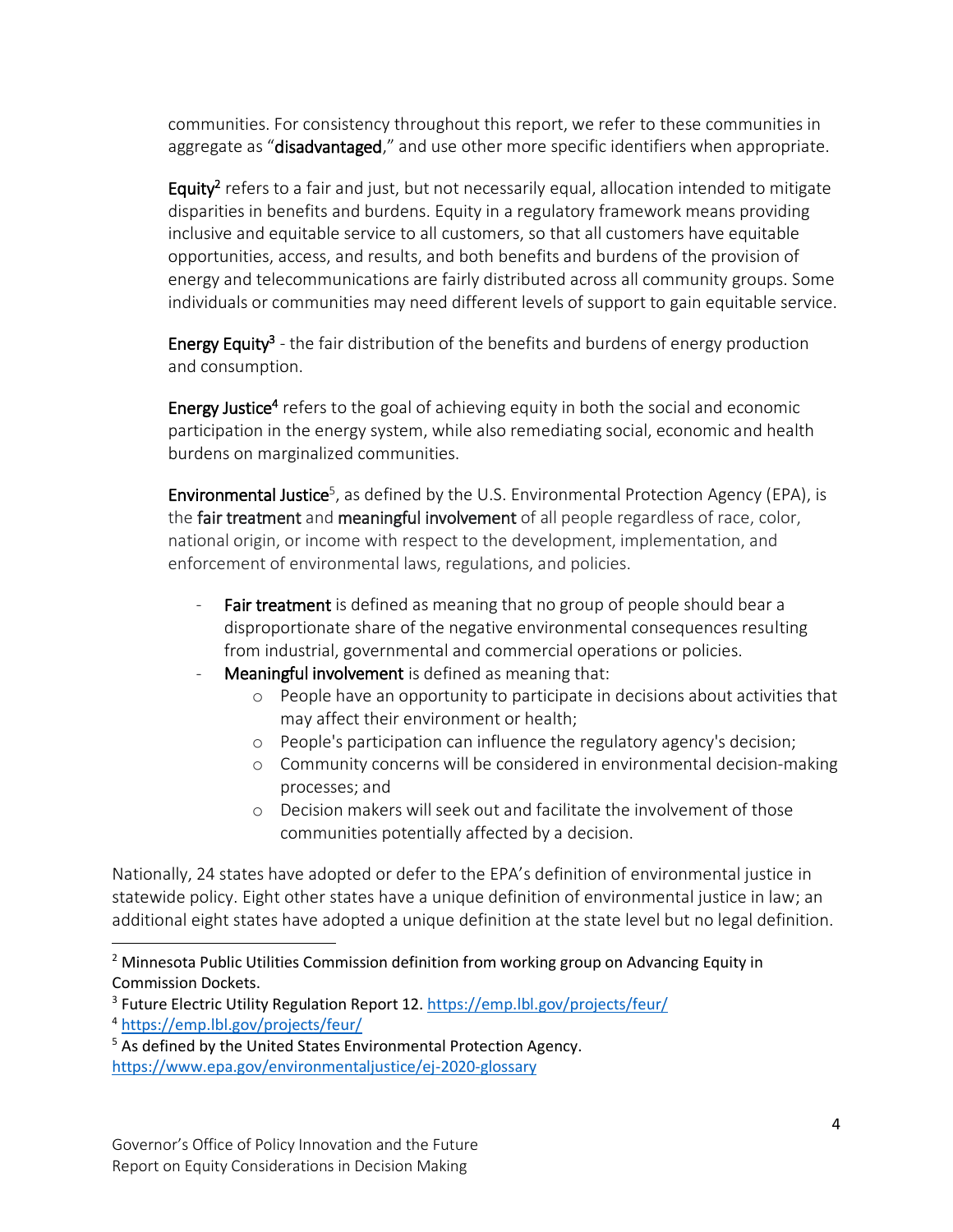The remaining 10 states have no definition of environmental justice, though some are currently under development (including VT). While Maine has no statewide or agencywide definition, the Department's [06-096 CMR Chapter 400](https://www.maine.gov/sos/cec/rules/06/096/096c400.docx) does contain a definition of environmental justice, applicable to the siting of waste disposal facilities, that was adopted following successful stakeholder petition to the Department's Board of Environmental Protection.

Based on consultation with state officials, the EPA, the US Climate Alliance, and other experts, no state has adopted into law a definition of frontline communities. Many states reference frontline communities in various programs or on departmental websites, and subjurisdictional definitions exist at the city or organizational levels.

Currently in Maine, there are several legislative proposals that have been passed or are currently under consideration this session which intersect with issues of equity and justice, and with environmental, climate, and energy burdens which can disproportionately impact disadvantaged communities and people. And beyond the Department and the Commission, several state and quasi-state agencies are engaged in related and ongoing work. These include but are not limited to the development of a consistent approach to environmental justice and to procedural equity by the Maine Department of Transportation, considerations of income and equity in the development of new and administration of existing programs at the Efficiency Maine Trust, the Maine State Housing Authority's continued consideration of healthy homes, and the environmental health tracking and healthy equity programs at the Maine CDC. In addition, several state agencies and departments have hired diversity, equity, inclusion, and justice staff to focus on equity internally, within state workplaces.

Given this robust body of work, and in consultation with the sponsor of the Act and other stakeholders, GOPIF and state agencies pursued their consideration of equity as directed by the Act *within the context of* environmental justice and frontline communities. The remainder of this report focuses on this interpretation of the Act, and seeks to provide support for the legislature to:

- 1. Adopt definitions of environmental justice and frontline communities;
- 2. Authorize the Department to define environmental justice populations;
- 3. Authorize the Department and the Commission to further consider the incorporation of equity considerations in decision making through the adoption of the above definitions; and
- 4. Advance suggested legislation to achieve these goals.

### Federal Context

In addition to the substantial ongoing work statewide and across state government related to equity, environmental justice, and frontline communities, there is significant and meaningful work happening at the federal level. This work has been proceeding in parallel to GOPIF and state agencies' work and continues to evolve in real time. This work will likely result in robust national definitions for environmental justice (an update to the existing EPA definition),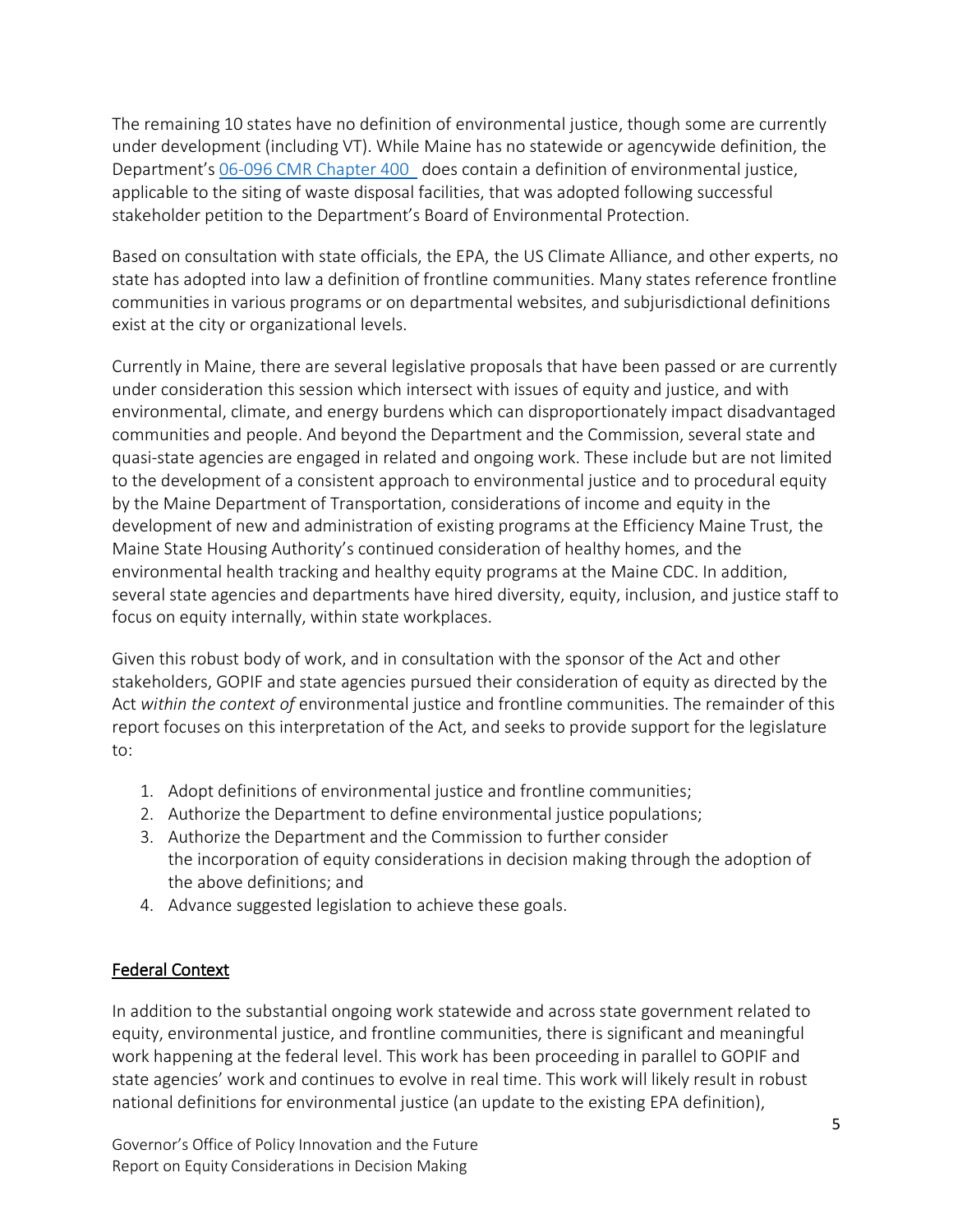disadvantaged communities, environmental justice populations, and frontline communities, as well as some consideration of energy justice. These definitions are expected to result in policy, programmatic, and funding guidance flowing from the federal level through state agencies and departments who implement federal programs and spend federal dollars. For this reason, we propose below a moderate pace for the continuation of this work, to allow for the direct incorporation of consistent national standards and guidelines into Maine's own definitions and actions as they are developed.

Three examples of ongoing federal work related to the Act are below:

- [EPA's](https://ejscreen.epa.gov/mapper/) EJ Screen 2.0: On February  $18<sup>th</sup>$ , 2022, the federal government released EPA's [EJScreen 2.0](https://ejscreen.epa.gov/mapper/) ). EJScreen is an environmental justice mapping and screening tool that provides EPA with a nationally consistent dataset and approach for combining environmental and demographic indicators. EJScreen users choose a geographic area; the tool then provides demographic and environmental information for that area. While the tool does not identify environmental justice populations, it can be used to look at intersections of demographic indicators and environmental exposure, and to compare populations within and between states to one another.
- White House Council on Environmental Quality's (CEQ) Draft Climate and Economic Justice Screening Tool: On February 18<sup>th</sup>, 2022, the federal government released its Draft Climate [and Economic Justice Screening Tool.](https://screeningtool.geoplatform.gov/en/) The purpose of the Climate and Economic Justice Screening Tool is help federal agencies identify disadvantaged communities that are marginalized, underserved, and overburdened by pollution. The current version of the tool provides socioeconomic, environmental, health and climate information to inform decisions that may affect these communities. The tool identifies disadvantaged communities through publicly available, nationally consistent datasets. The tool will provide important information for implementation of the evolving federal Justice40 Initiative. The goal of the Justice40 Initiative is to provide 40 percent of the overall benefits of certain federal investments in seven key areas to disadvantaged communities. These seven key areas are: climate change, clean energy and energy efficiency, clean transit, affordable and sustainable housing, training and workforce development, the remediation and reduction of legacy pollution, and the development of critical clean water infrastructure.
- EPA's Science Advisory Board on Cumulative Impact Analysis: On March  $2^{nd}$ , 2022, the EPA's [Science Advisory Board \(SAB\)](https://gcc02.safelinks.protection.outlook.com/?url=https%3A%2F%2Fsab.epa.gov%2Fords%2Fsab%2Ff%3Fp%3D100%3A1%3A%3A%3A%3A%3A%3A&data=04%7C01%7CJessica.P.Scott%40maine.gov%7C64985dd7183d4bf4559f08d9f246f0f9%7C413fa8ab207d4b629bcdea1a8f2f864e%7C0%7C0%7C637807208778308783%7CUnknown%7CTWFpbGZsb3d8eyJWIjoiMC4wLjAwMDAiLCJQIjoiV2luMzIiLCJBTiI6Ik1haWwiLCJXVCI6Mn0%3D%7C3000&sdata=vHXObZ%2BsHLvIFrE3uwHbtQJD2qbZQlyVdGqDAsTfdZo%3D&reserved=0) will hold a public meeting to consult with EPA regarding how EPA can: (a) use cumulative impact assessment to inform decisions to protect human health and the environment; and (b) conduct research to improve scientific knowledge of cumulative impacts. Cumulative impact assessment is a sciencebased method of measuring the combined health effects of pollution and social stressors (such as poverty or food insecurity), which can be used to support programs that improve community health and well-being. Cumulative impact assessments will help EPA advance its environmental justice goals by reducing pollution in overburdened communities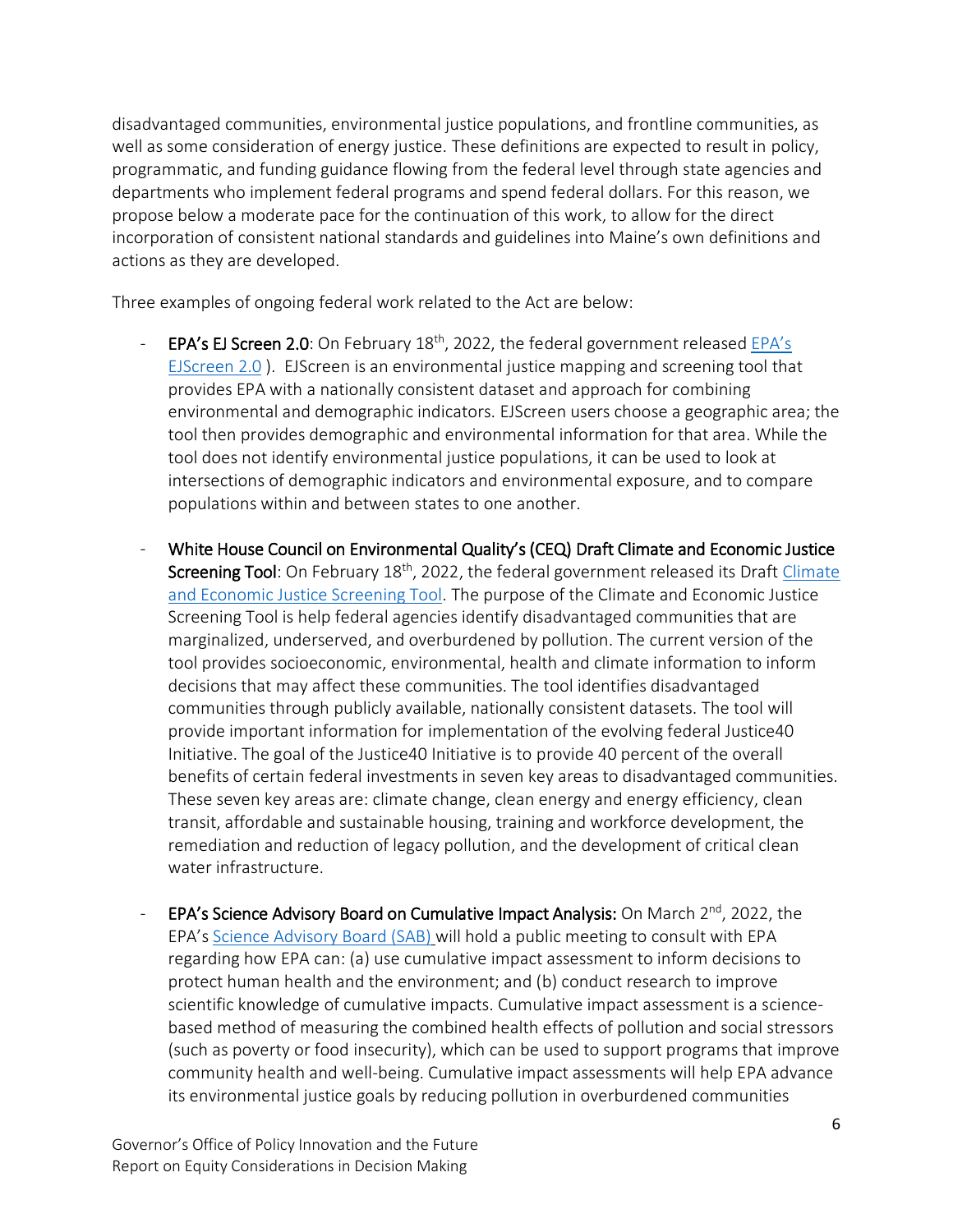throughout the United States. The SAB will give EPA advice on how to use cumulative impact assessments in short-term decision-making processes, and will review a draft of EPA's report entitled "[Cumulative Impacts: Research Context and Recommendations](https://gcc02.safelinks.protection.outlook.com/?url=https%3A%2F%2Fcfpub.epa.gov%2Fsi%2Fsi_public_record_Report.cfm%3FdirEntryId%3D354028%26Lab%3DCPHEA&data=04%7C01%7CJessica.P.Scott%40maine.gov%7C64985dd7183d4bf4559f08d9f246f0f9%7C413fa8ab207d4b629bcdea1a8f2f864e%7C0%7C0%7C637807208778308783%7CUnknown%7CTWFpbGZsb3d8eyJWIjoiMC4wLjAwMDAiLCJQIjoiV2luMzIiLCJBTiI6Ik1haWwiLCJXVCI6Mn0%3D%7C3000&sdata=N5UIzU5eYFjb%2BIV8IlPAqIXIjK3RUzZzYyramIYU%2FHc%3D&reserved=0)". This report will inform EPA's future research on cumulative impacts. Following the consultation and public comment period, the draft will be revised and finalized.

### Stakeholder Consultations

GOPIF held three virtual public forums to seek input from stakeholders on this bill. The Department and the Commission participated in these forums and related meetings. Over 100 people registered for each meeting, with registrants from throughout Maine. Many participants attended multiple meetings in this series. People attending represented environmental justice, climate action, public health, and other organizations; tribal nations, members of low-income communities, younger and older Mainers; and representatives from state and quasi-state agencies. Meetings were jointly facilitated by professional facilitators Gwendolyn Forrest and Samaa Abdurraqib.

In addition, GOPIF held a series of consultative conversations with individuals and organizations engaged in environmental justice and related advocacy statewide. These individuals and organizations include:

- The Permanent Commission on the Status of Racial, Indigenous, and Tribal Populations (Permanent Commission)
- Sergio Cahueqeue and Sarah Woodbury, [Defend our Health](https://defendourhealth.org/)
- Barbara Alexander, consultant representing Maine AARP at relevant Maine Public Utilities Commission proceedings
- Ambassador Maulian Dana, Penobscot Nation and co-chair of the Maine Climate Council Equity Subcommittee
- Darren Ranco, Professor at the University of Maine and member of the Penobscot Nation
- Lisa Sockabasin, Co-CEO, Wabanaki Public Health and Wellness and citizen of the Passamaquoddy Tribe at Motahkomikuk
- Hillary Lister, Maine Matters LLC, environmental justice advocate
- Chris Johnson, Sipayik Environmental Department

GOPIF would like to express its gratitude to all people who participated in these conversations and consultations.

Below is a summary of the feedback received from these meetings and consultations. The recommendations presented within do not express the views of GOPIF, the Department, or the Commission, but are rather indicative of the viewpoints shared by participants in each meeting.

# Public Meeting 1: December 7, 2021 (environmental justice)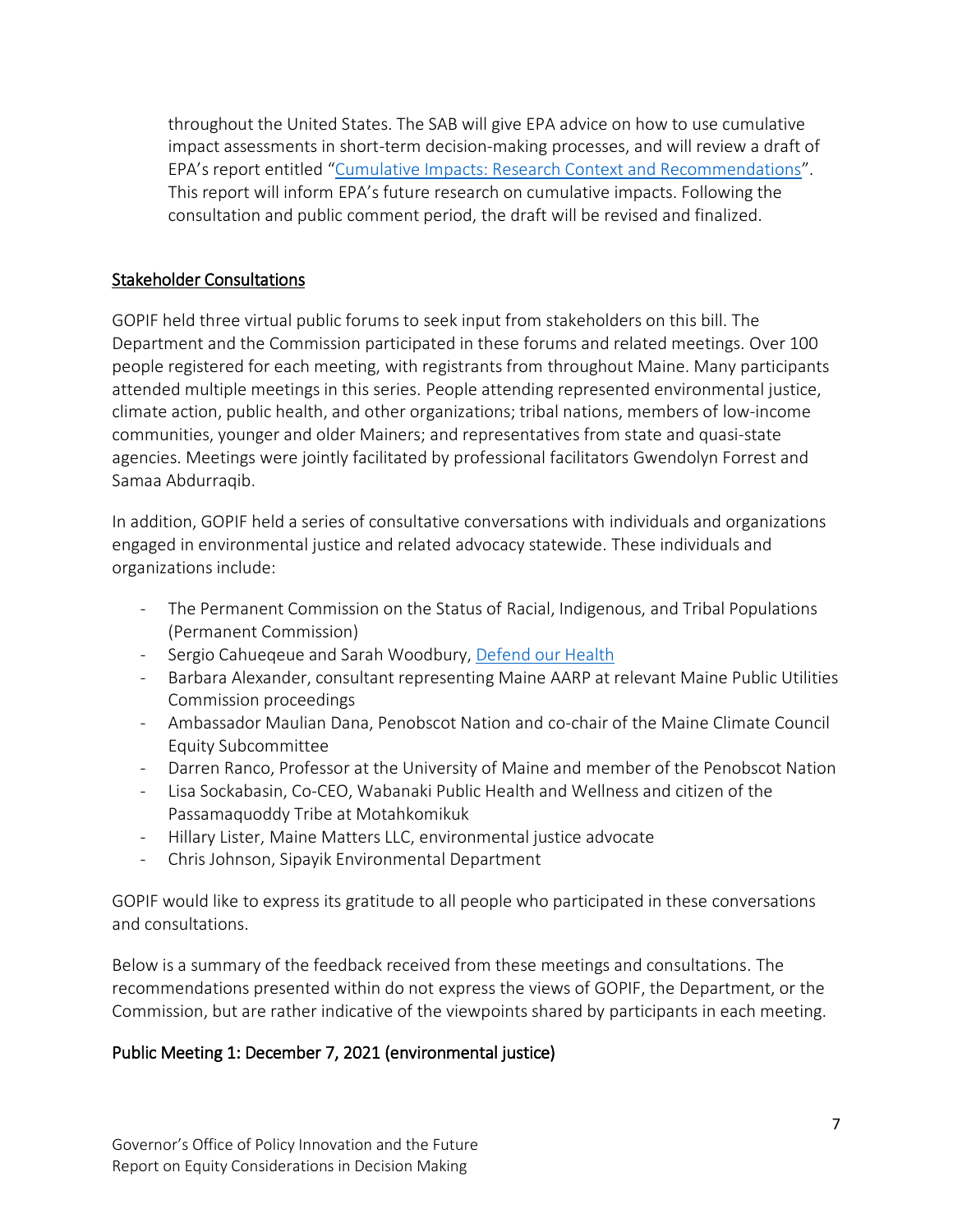Participants invited to the first public meeting discussed how the Commission, the Department, and other state agencies can advance equity for environmental justice and frontline communities in Maine. Participants were invited to reflect on environmental justice issues that they believe disproportionately affect Mainers of color and low-income Mainers, which included water quality and energy affordability. Participants included organizations, activists, impacted communities, and experts from across the state who work at the intersection of social justice, climate change, and the environment.

Key questions addressed by participants at this meeting included:

# What does environmental justice mean to your communities and organization?

Participants identified environmental justice concerns and environmental burdens that they believe disproportionately impact disadvantaged Maine people, including access to clean water and water testing, siting of industrial facilities and landfills, lack of access to traditional foods for indigenous populations, increased energy burden, exposure to toxins in housing, land, and schools, high natural disaster exposure, and increase environmentally mediated health burdens. They also identified lack of representation and power in decision making as a critical focus of environmental justice.

## Which communities in Maine experience higher environmental burdens than others?

Participants identified people whom they believe experience disproportionate environmental burdens. These include Black, Indigenous, and People of Color (BIPOC) communities, new Mainers, rural communities, people in industrial towns, low income and working-class people and other people who live paycheck to paycheck, and occupants of substandard housing, including in older-model mobile homes, who may experience both environmental and energy burdens. Participants also identified consideration of youth and future generations as critical to environmental justice; and they identified coastal and fishing communities as vulnerable to climate change.

# What actions could state agencies take to address disproportionate environmental burden and climate risk?

Participants identified actions that they believe state agencies could take to advance environmental justice. These recommendations included:

- Increased access to water and food testing in disadvantaged communities, especially for PFAS and especially in populations that rely on private wells or on wild/harvested/hunted foods
- Providing environmental program materials in languages other than English and in plain language
- Use of community social media to notify members of the public about upcoming meetings and environmental emergencies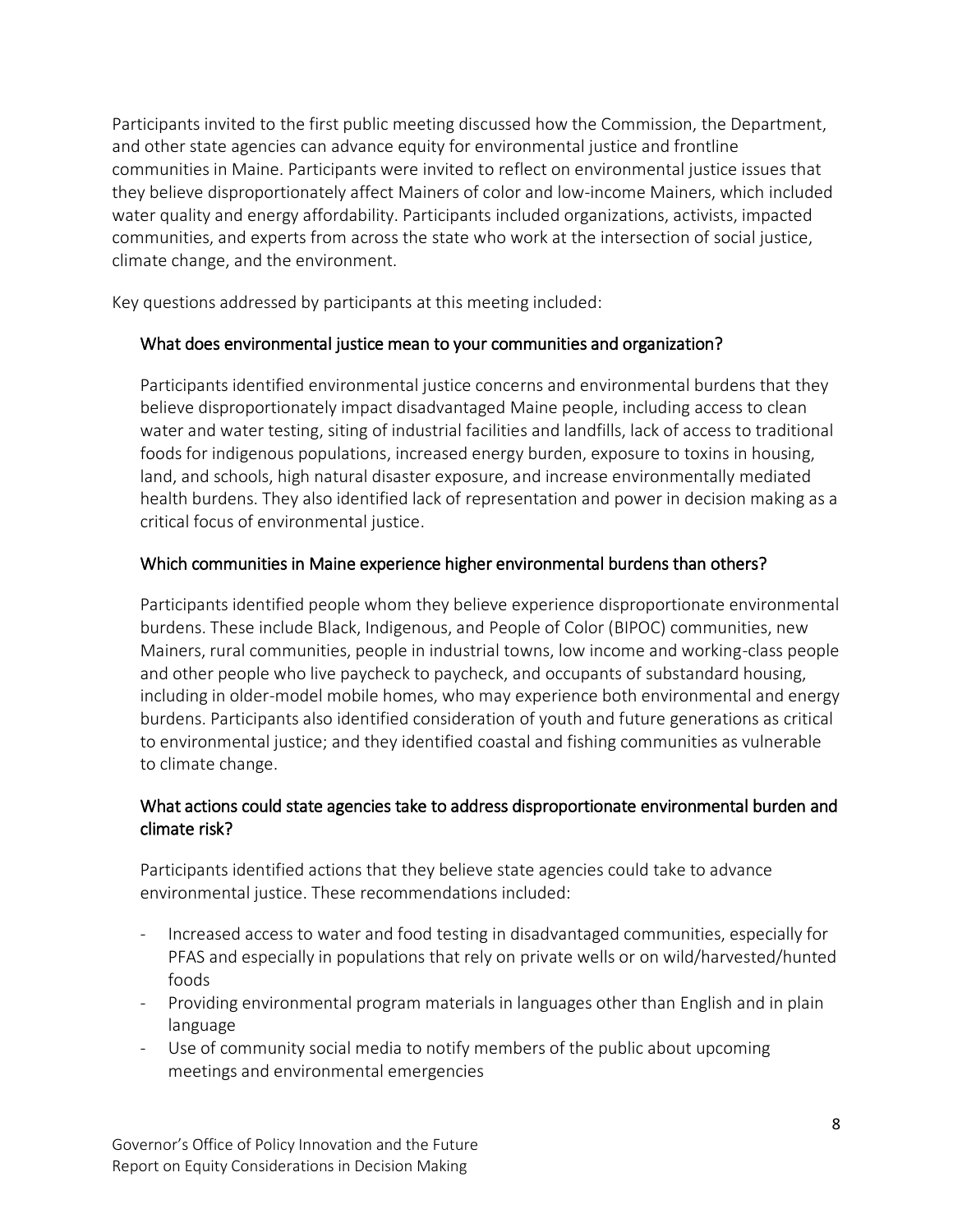- Further recognizing tribal sovereignty with respect to resource management and other decisions
- Mapping environmental exposure pathways of different disadvantaged peoples
- Inclusion of environmental justice communities in landfill and other siting decisions (as noted above, see 06-096 CMR Chapter 400)
- The state should consider whether landfills and incinerators in environmental justice communities should receive renewable energy credits, as participants believed that alteration of financial incentives would change perceived patterns of landfill siting in disadvantaged communities
- Holding water as a commons, which participants believe would lead to greater water availability and ecosystem vitality in disadvantaged communities
- Paying disadvantaged Maine people to participate in state processes, when participation would otherwise be precluded by conflicts with employment or other responsibilities
- Adopting "polluters pay" principles for environmental clean-up
- Providing quality climate science education statewide
- Facilitating ownership of clean energy generation in disadvantaged communities, where such development is of interest to those communities
- Interagency data sharing agreements to identify and monitor environmental/climate driven health issues

Participants emphasized the importance of meaningful involvement in this meeting. Participants identified lack of meaningful involvement as a barrier to justice, and opportunities for increased engagement as an area of action. Because of the importance placed on this topic, our third conversation in this series focused on exploring procedural equity and meaningful involvement.

In summary, participants at our first meeting provided feedback about the development, implementation, and enforcement of environmental laws, regulations, and policies – a key component of the environmental justice definition proposed below. Individuals shared stories about access to clean air, food, and water; to safe housing and schooling; to healthy and healthful environments; and actions such as holding polluters accountable, changing incentives for landfill operations, and increasing access to environmental testing.

# Public Meeting 2: January 20, 2022 (frontline communities)

Participants were invited to our second meeting to discuss frontline communities. While sometimes used interchangeably with "environmental justice populations", frontline communities are commonly defined as those who are first and worst impacted by climate change. Frontline communities include those communities impacted by climate change who may have less ability to respond to climate hazards including flooding, heat, sea level rise, changes in land, and other hazards. Frontline communities can also incorporate those disadvantaged people impacted by the energy system, or those who are made economically vulnerable by changing access to employment or other resources driven by climate change.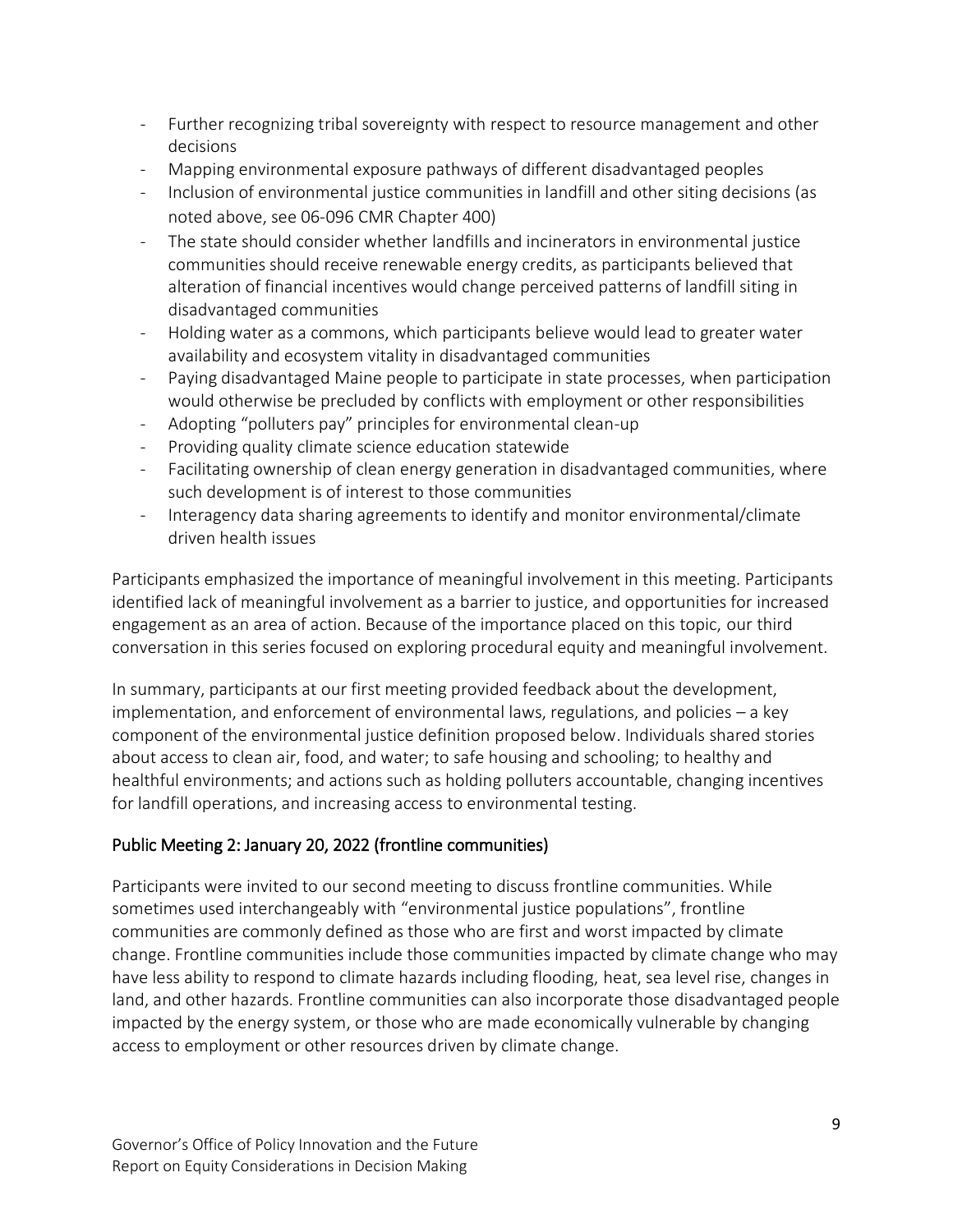Participants reflected on climate hazards, including sea level rise, increasing frequency and duration of extreme weather, changing temperature patterns leading to increased numbers of both high heat and colder days, flooding, and health impacts driven by climate change.

Key questions addressed by participants at this meeting included:

### Who is most at risk from climate change in your communities?

Participants identified people in Maine whom they believe are most vulnerable to climate change. They include low-income Mainers, BIPOC, older and younger people, and people dependent on grown or harvested foods. In general, these were the same communities that participants identified as being vulnerable to environmental justice concerns in the first meeting. While the Act directs GOPIF to look at environmental and climate burdens impacting Maine communities, stakeholders put those burdens within a broader context of intersecting vulnerabilities.

# How will they be impacted by different hazards? What types of impacts or displacement will they experience?

Participants identified some of the climate challenges that they believe disadvantaged people in Maine will face. These included direct physical hazards such as sea level rise, particularly for island communities and other geographically isolated communities. They also included economic challenges, such as inability to pay home energy expenses, and shifting job opportunities driven by climate changes. Finally, participants identified health impacts and emergencies, especially driven by heat and cold exposure, and lack of access to grown and harvested foods for folks who depend on these food sources.

# What actions can the state support to help the most at risk be more resilient to climate change?

Participants shared opportunities for state action that they believe will lead to increase community resilience They identified opportunities for distributive equity, which would help ensure that resources for climate action are distributed to those communities in greatest need. They shared opportunities to recognize and address historic and ongoing burdens through climate programs that address contextual and corrective equity. And they identified actions that advance procedural equity, such as seeking to build relationships with local organizations to increase opportunities and avenues for climate action.

In summary, participant feedback reinforced a general understanding of frontline communities as those first and worst impacted by climate change, and as sharing the underlying facets of vulnerability that also help identify communities experiencing environmental justice concerns. For this reason, we propose a general definition of frontline communities below. In addition, we believe that our proposal to develop a definition of environmental justice populations will help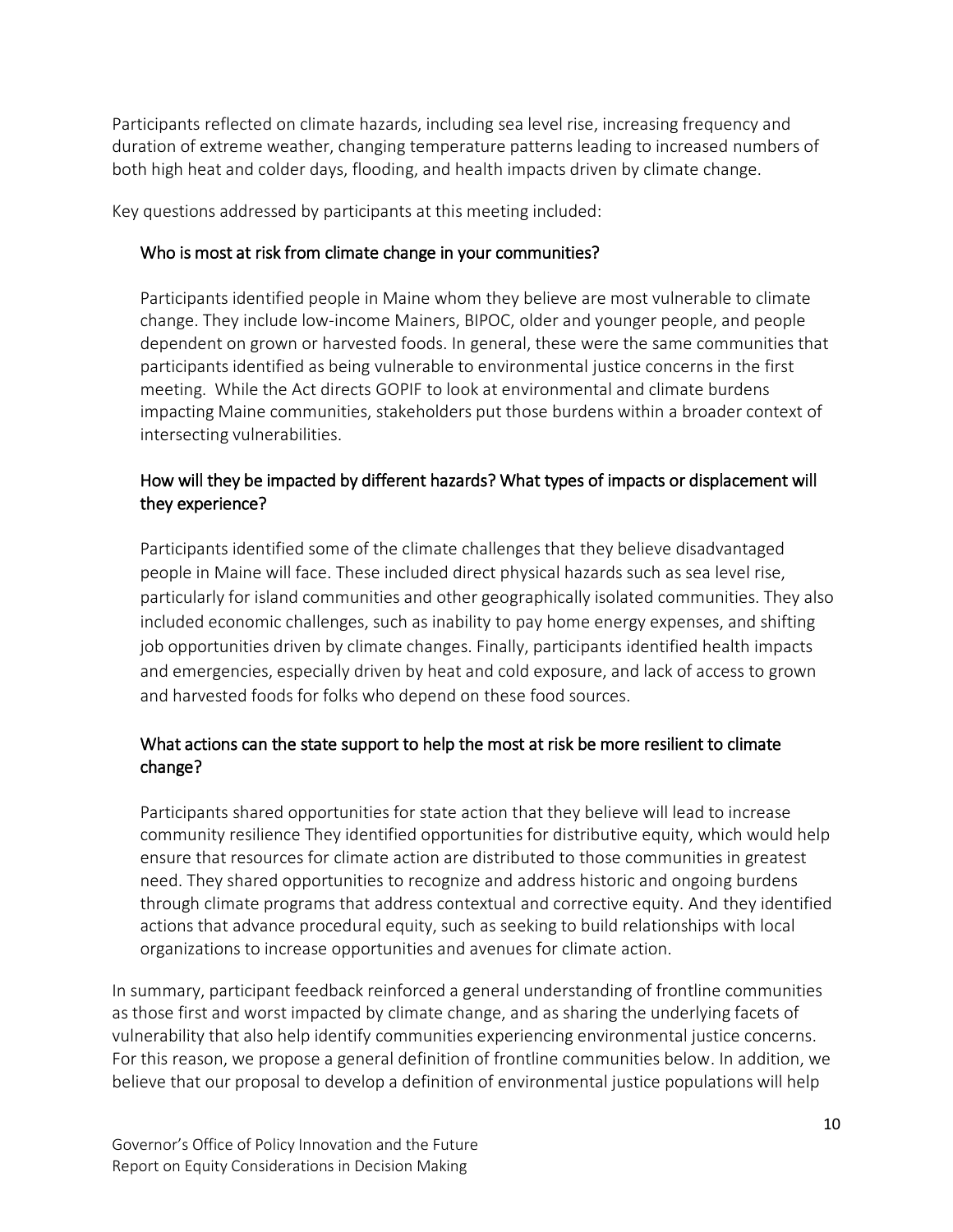identify Maine people experiencing marginalization and other sociodemographic burdens which intersect with both climate and environmental burdens.

# Public Meeting 3: February 22, 2022 (procedural equity)

Our third public meeting focused on procedural equity – or meaningful involvement – as a thread that had run through both previous conversations. The Department, the Commission, and the Office of the Public Advocate presented at this meeting about current opportunities for public engagement, challenges to engaging disadvantaged or overburdened populations, and asked participants to help identify the first or most important steps the state could take to increase opportunities for meaningful involvement in decision making.

Participants identified opportunities that they believe would increase public engagement in state decision-making processes by disadvantaged individuals, many of which were also included in the Maine Climate Council Equity Subcommittee's interim report. Participants were then asked to prioritize these recommendations. The ideas generated by participants, as well as the top five (5) actions selected by participants (which have been bolded) are listed below.

- Direct consultation with tribal nations on environmental and climate decision making
- Providing materials/invitations in languages other than English
- Providing materials/invitations in plain language
- Use of community social media and trusted community partners for notification and engagement
- Paying disadvantaged community members to participate in state processes
- Offering public meetings in evenings and/or on weekends
- Every meeting should have a virtual and in person participation component. Virtual components should include the opportunity to participate via phone conference, for those with limited technical capacities or bandwidth
- Public meetings should include opportunities for transportation and childcare
- Providing quality climate science education statewide and in communities
- Including representative participants of impacted groups on decision making boards and in program design processes
- State agencies should have public social media pages
- Help disadvantaged community members/partner organizations to get funding to participate in processes
- Additional diversity, equity, and inclusion training should be provided for state officials engaging with members of impacted communities
- State agencies should avoid the attitude that we know better than you (the public) do
- Invest more in outreach/hire more outreach and communications staff at state agencies
- Public Advocate model for agencies other than the Commission
- The state should provide tech trainings to better improve virtual access to meetings
- Public meetings should have the option for scheduled speaking times not everyone can spend time waiting for their turn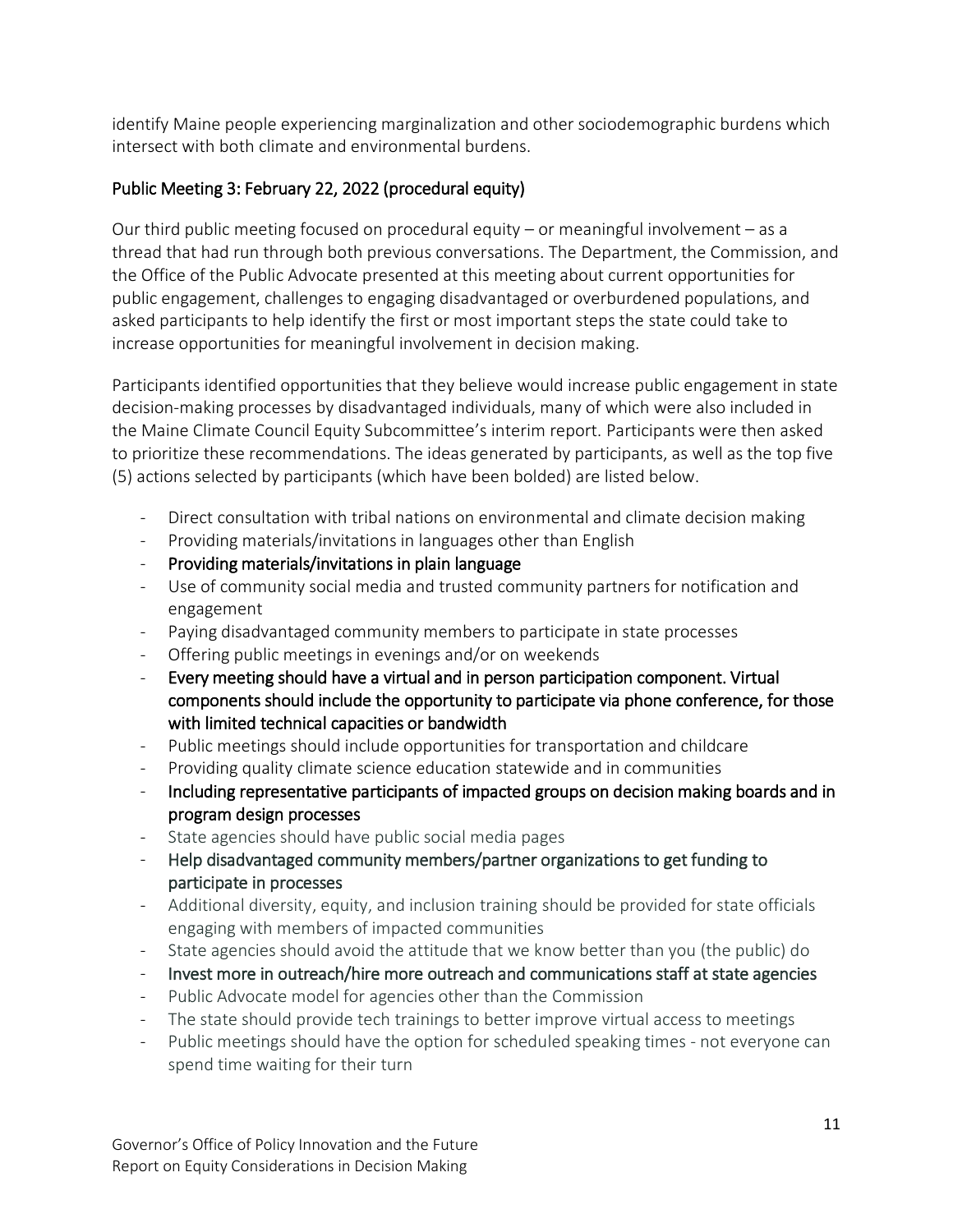- Meetings should be held at times and in places where people already gather (churches, schools, libraries, etc)
- Extend the comment period for DEP rulemaking proceedings and licensing decisions in disadvantaged communities, or when disadvantaged members of communities impacted by a decision are unable to participate in the given timeframe due to technical or other access challenges

Overall, participant feedback from this meeting will be considered through the development of environmental justice action plans by the Department and the Commission and through adoption and implementation of the legislation proposed below. Feedback from this meeting also informs the staffing needs associated with proposed legislation for the Department.

## Individual Consultations

As noted, GOPIF held a series of consultations with individuals and organizations engaged in environmental justice and related advocacy statewide, focusing on a series of questions below. The below information reflects collective feedback across all conversations and should not be attributed to a particular individual or organization. It is also reflective of unique feedback not otherwise shared in the public meetings summarized above. Finally, the feedback below does not express the views of GOPIF, the Department, or the Commission, but is rather indicative of the viewpoints shared by participants in each meeting

## What are the important components of a definition of environmental justice in Maine?

Participants in consultations believe that a definition must demand equity, not just equality, for all peoples with respect to the development, implementation, and enforcement of environmental laws, regulations, and policies. As a reminder, equity recognizes that equal distribution of resources is insufficient for addressing climate change and environmental impacts. Rather, an equitable system seeks to provide increased resources to disadvantaged communities, noting that the risks and effects of climate change and environmental burdens disproportionately fall upon these communities. Participants emphasized that a definition requires the leadership and equal decision-making power of frontline communities, in the development, implementation, and enforcement of environmental laws, regulations, and policies. A definition must also recognize the need for providing adequate resources and infrastructure to frontline communities as a prerequisite for meaningful engagement. And finally, as environmental justice populations are defined in future process, a definition should make use of higher resolution local data where possible, as census data is likely not sufficiently descriptive of rural/low population communities.

### What are the important components of a definition of frontline communities in Maine?

Participants in consultations believe that a definition must center the critical role of resource and infrastructure access in creating conditions of vulnerability or resilience to negative climate impacts. They emphasized that a definition should also reference the systematic way in which communities may have been denied access to adequate resources and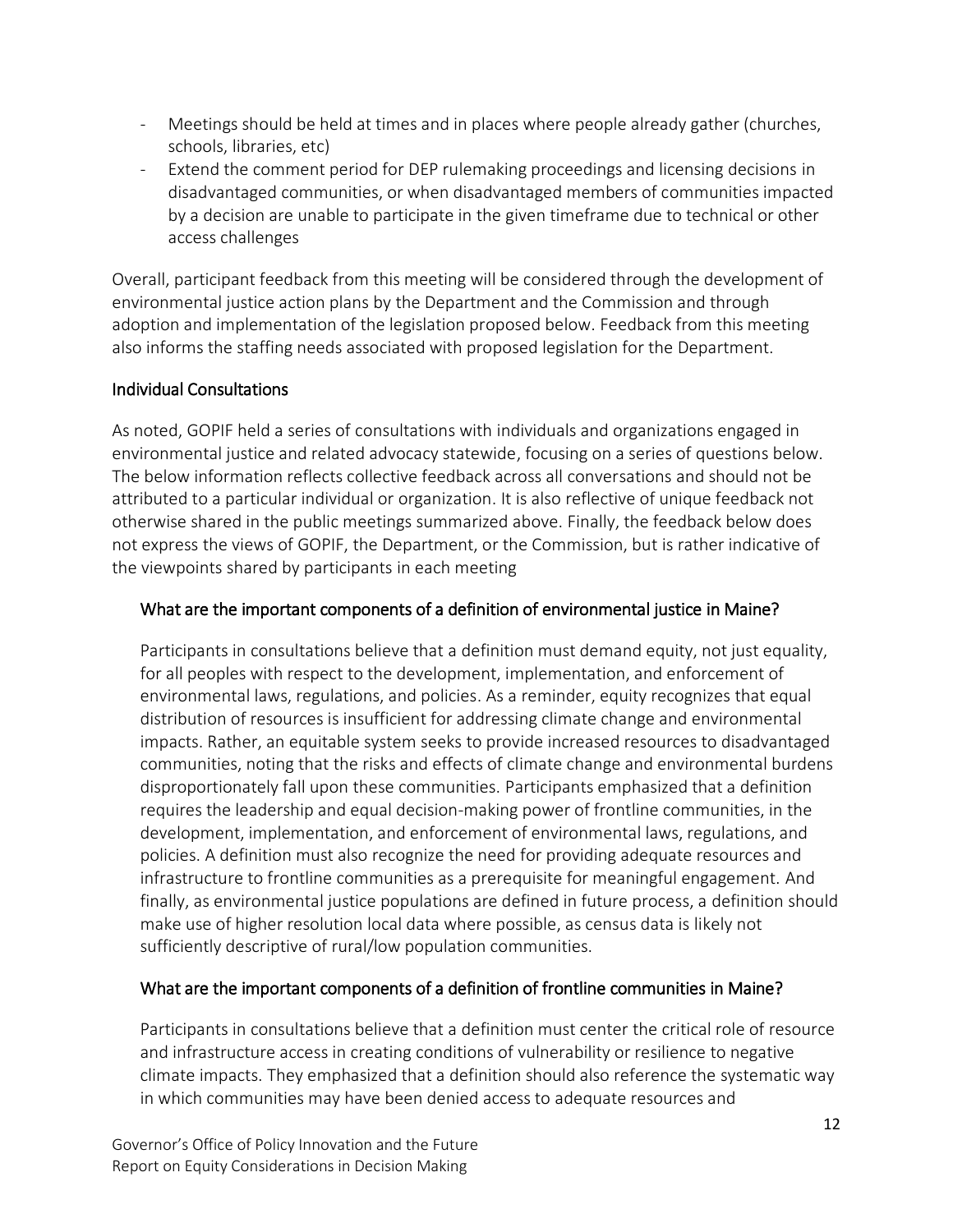infrastructure that provide a necessary bulwark against negative climate impacts. And they note that a definition must acknowledge intersectionality, and how communities of color experience stacking and compounding oppressions that exacerbate the degree to which they lack adequate resources and infrastructure.

### What are the major climate and environmental impacts that disadvantaged communities in Maine face?

Participants in consultations identified limited access to power, a lack of meaningful engagement, low wages, high housing costs, and poor educational opportunities as some of the historical and ongoing causes of disproportionate environmental and climate burden being experienced by disadvantaged communities. In addition, they recognized that some disadvantaged Maine communities do not identify with climate change or justice narratives; but that this does not mean that these communities do not experience environmental or climate burdens. Language and practices must be inclusive of communities experiencing intersecting vulnerabilities.

They also identified specific burdens being faced by their communities. Participants expressed a concern that the warming Gulf of Maine, extreme weather events, and other climate events will push foodways towards collapse. This includes local indigenous foodways impacted by the toxification of waterways and damming of rivers, as well as international supply chains rendered vulnerable by environmental changes.

### How can state decision making processes be more inclusive/accessible?

Participants centered the idea of intersectionality in their feedback, which requires the consideration of multiple forms of oppression in the work of examining environmental justice. They recognized that oppressions compound in ways that increase people's exposure to deleterious environmental impacts, and that people experiencing intersectional oppressions must be represented during solution development.

Environmental justice policies must be developed through meaningful engagement with impacted communities that goes beyond consultation and includes funding for solutions. Participants believe that there is currently underrepresentation of frontline community members in positions of power and influence over environmental decision making.

Participants believe that access to state processes and programs would additionally be improved if utilities and state agencies were required to provide consumers access an instantaneous translator when you call their call center. Related, in many states, all official state material must be written in the language in which a certain percentage of the community is fluent.

### Are there specific actions at DEP or PUC that should consider environmental justice?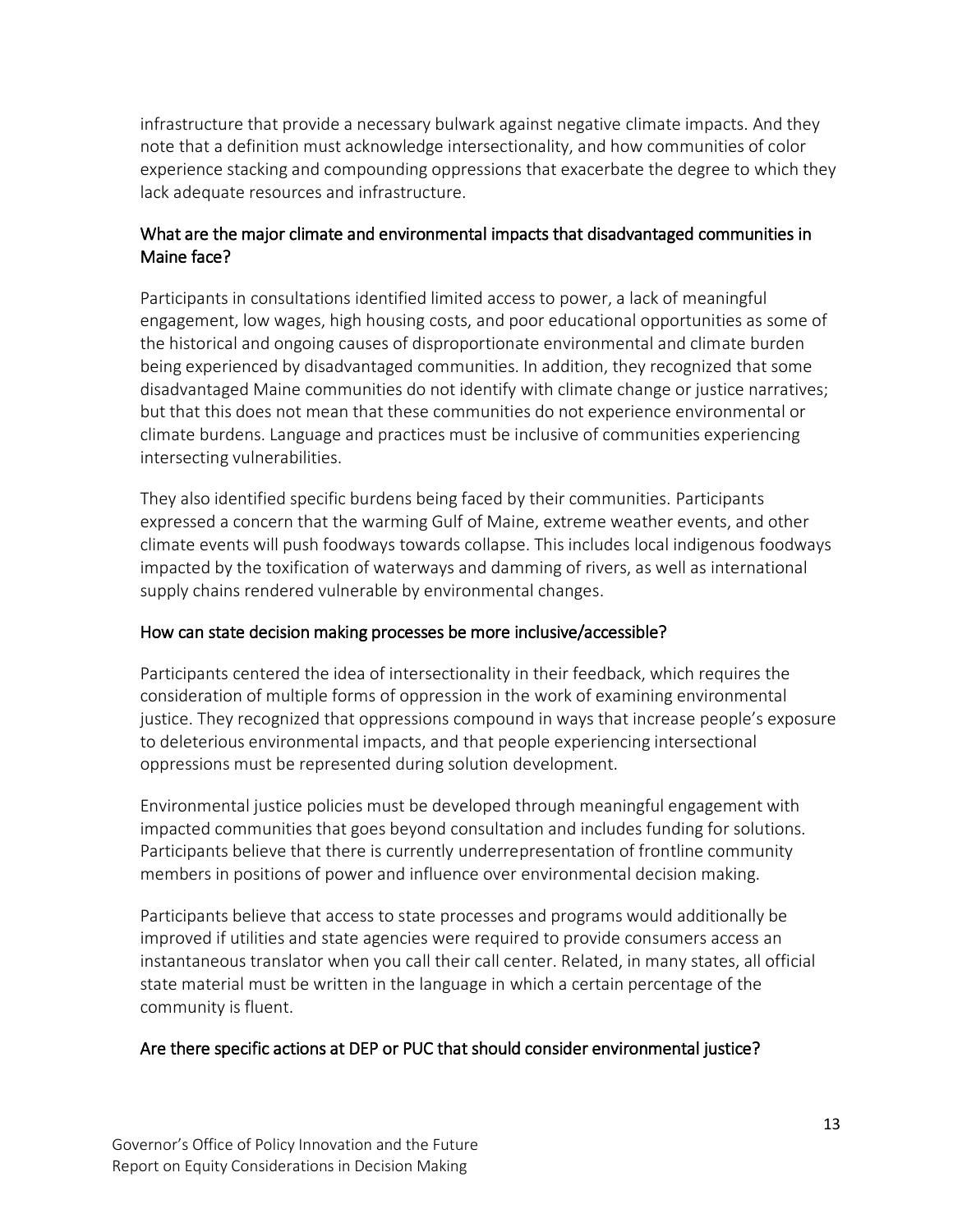Participants believe that private corporations enjoy positions of power and influence and are overrepresented in decision-making spaces related to the environment. People with political power may have conflicts of interest, which participants believe should preclude them from holding certain decision-making positions.

Consultations also identified the following list of actions, many of which will be considered through the development of environmental justice action plans by the Department and the Commission and through adoption and implementation of the legislation proposed below.

- The state should develop a method to account for community benefits of a particular decision
- The state should develop a method to account for cumulative impact analysis in individual siting decisions
- Funding for environmental remediation should prioritize historically disadvantaged communities
- Concern about net energy billing impacts on consumer energy prices should be further considered by the Commission
- The Commission should reform its intervenor funding to provide up-front funding to intervenors from disadvantaged communities
- The Department should hire environmental justice, community engagement, and tribal liaison staff

## Proposed Agency Actions

In parallel to the public engagement described above, GOPIF worked with the Department and the Commission to understand their work to date on environmental justice and equity and to propose further consideration of actions which incorporate equity considerations in decision making through the adoption of the definitions proposed in this Act. GOPIF additionally engaged the Maine CDC as a partner in the development of a definition for environmental justice populations.

This section explains the Department and Commission's plans for current and future environmental justice actions. It also describes partnering with the Maine CDC to support this work moving forward.

### Department of Environmental Protection

The Department is committed to incorporating environmental justice across all the Department's programs.

# 1. Legislation to Define Environmental Justice and Ensure Procedural Equity

To advance equity in the Department's decision making, the Department recommends the Legislature adopt a new Environmental Justice section in Maine Revised Statute Title 38,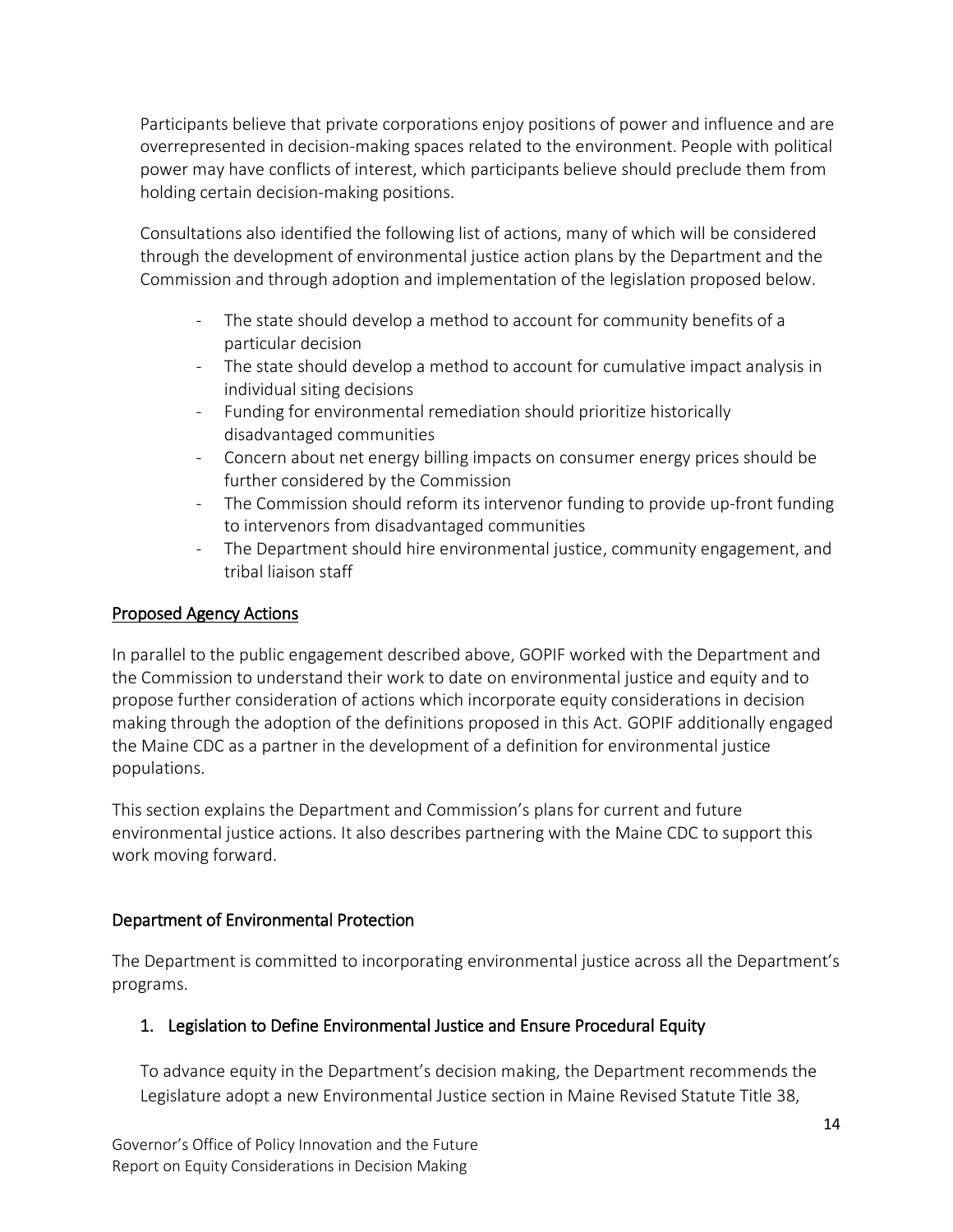section 349-C (below), which would apply to all Department rules (including licensing), license appeals, and Board of Environmental Protection decisions. The proposed new Maine Revised Statute Title 38, section 349-C would establish specific public engagement requirements for the Department and would involve increased outreach and education efforts including public meetings, presentations, regulatory training, web development, and mapping.

Next steps would include:

- 1. Legislation and funding effective Fall 2022
- 2. Hire new staff for Community Engagement Team in Fall 2022, including tribal liaison
- 3. Start stakeholder engagement and draft rule changes
- 4. Coordinate with Maine CDC to develop statewide maps of characteristics of Maine's population
- 5. Public rulemaking hearing Fall 2023

In 2022, the Department will develop a plan for implementation of the proposed legislation, including how to identify persons in environmental justice populations and frontline communities, and to provide those persons specifically with enhanced access to and influence in Department decision making. That plan will be the basis for revisions to Department rules to be presented to the Board of Environmental Protection in 2023.

To successfully increase opportunities for meaningful engagement for members of environmental justice populations and frontline communities, the Department recommends establishing a Community Engagement Team of at least 4 staff within the Department. The Department cannot meet this need with existing resources. Several other state environmental agencies have established similar teams, with staff trained specifically in public engagement and equity, to coordinate with environmental program staff and stakeholders.

Duties of the team members would include:

- Establishing and maintaining relationships with representatives of disadvantaged communities and community advocacy organizations
- Collaborating with Maine tribes
- Coordinating and leading public community engagement meetings for draft licenses and rules
- Creating and presenting plain language guides to environmental laws, rules and processes
- Generating geographic information about environmental impacts to EJ populations and frontline communities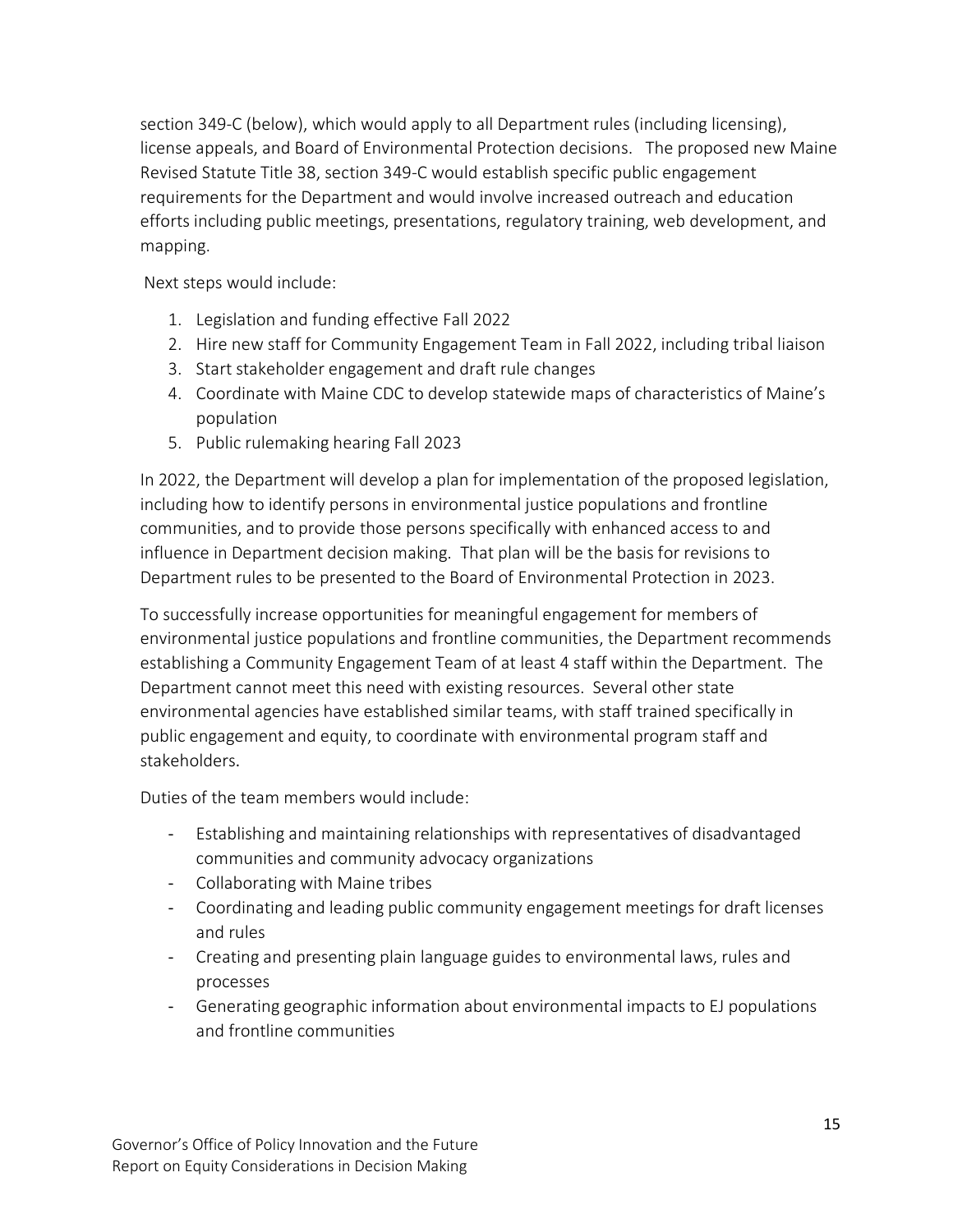- Supporting community engagement in individual licensing actions and rule proposals by providing information, public records and guidance to impacted community members

Stakeholders have clearly expressed that meaningful engagement with the Department in development of draft rules, policies, and licenses entails meeting with them in person, in their communities, and providing online hybrid participation options for all meetings. For 10 rule proposals per year, the Department estimates that would involve at least 20 in-person meetings at locations around the state, prior to presenting rule proposals to the Board of Environmental Protection. If the Department holds a public meeting for only 1 percent of license applications, that would involve at least 40 meetings at locations around the state per year. In some cases, an outside facilitator may also be needed, at an estimated cost of \$1,500 per meeting. Additional costs associated with holding public meetings will include the provision of technology, room rentals, and overnight lodging and associated travel costs for staff. Sufficient funding will be necessary to provide the services that disadvantaged community members are seeking from the Department.

For reference, the Board of Environmental Protection conducts 10-15 meetings per year to engage interested persons in their decision-making process. Annual costs for the Board include 2 staff and an average of \$30,000 All Other. In comparison, public meetings on complex or controversial licenses, such as those for new industrial facilities, have cost \$10,000 and more for a single project.

To support substantive engagement with environmental justice populations and frontline communities on the complex technical and legal matters involved in Department rulemaking and licensing, public meetings will need to include a coordinator, program staff, and a program manager. For example, a public meeting about a proposed gravel pit would require active participation by the land licensing staff reviewing a permit application to address technical questions, in addition to a staff person focused on scheduling, logistical arrangements, effective dissemination of meeting announcements, and logistical arrangements for each meeting. All comments and information provided regarding a permit application must be maintained as part of the record of the Department's review; additional public input will require drafting of official Department responses to inquiries, necessitating additional staff to meet the Department's obligations under the Clean Air Act, Clean Water Act, and Maine's Freedom of Access Act for record development and management.

As discussed in the Department's [report to the Legislature in response to Public Law 2021,](https://www.maine.gov/tools/whatsnew/attach.php?id=5926701&an=1) [chapter 62,](https://www.maine.gov/tools/whatsnew/attach.php?id=5926701&an=1) *Resolve, To Direct the Department of Environmental Protection To Determine Staffing Needs To More Efficiently and Effectively Issue Decisions on New, Amendment and Minor Revision Applications*, the Department already has insufficient staffing to complete reviews of license applications by established deadlines. Developing information for and reviewing information from additional meaningful public meetings engagement in disadvantaged and environmental justice communities will put additional demands on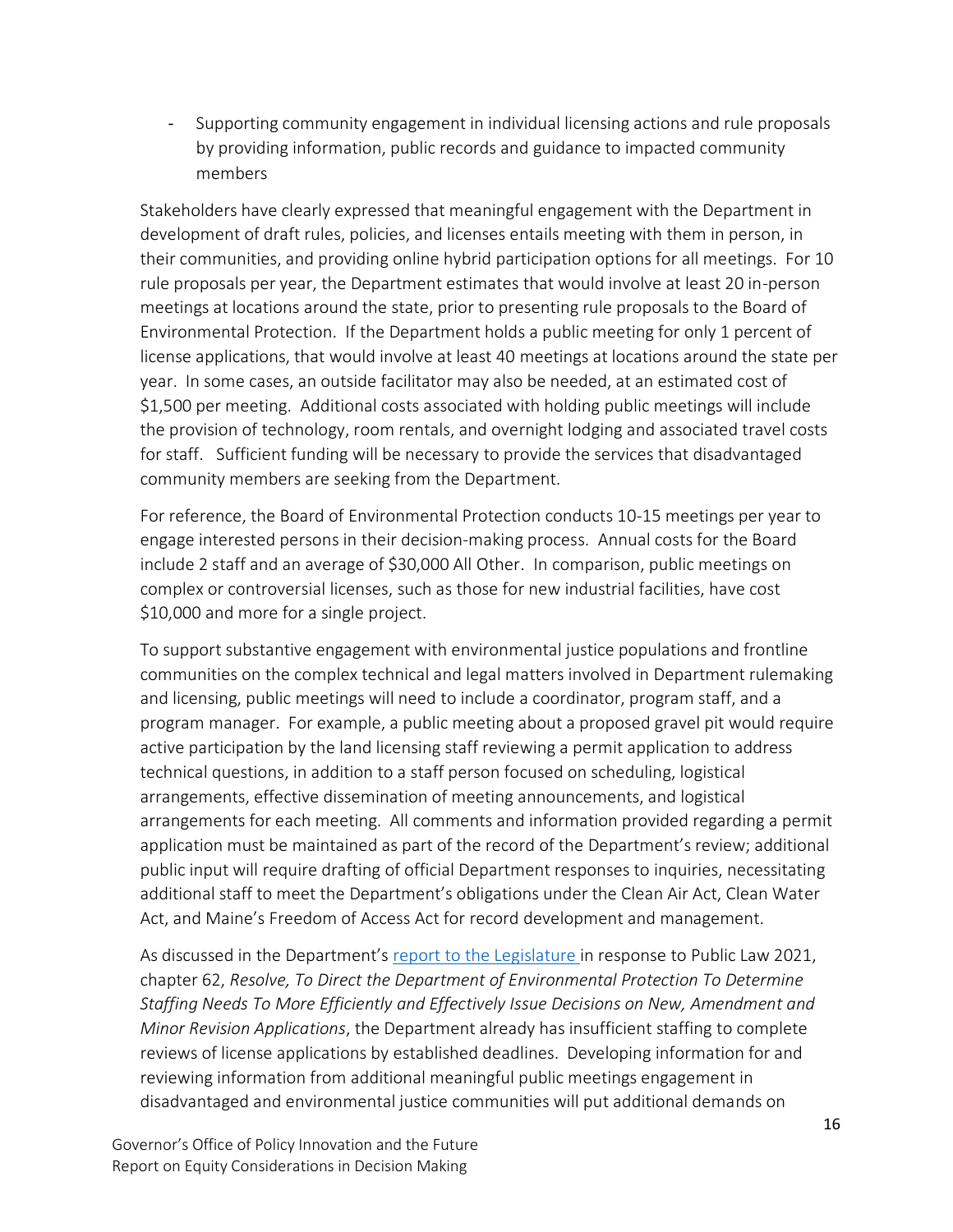already insufficient staff resources and will likely extend permitting review timelines. At the same time, stakeholders were clear about the critical importance of additional opportunities for meaningful engagement of disadvantaged communities and communities with environmental justice concerns, and they prioritized the hiring of additional staff to conduct this work at the Department and at other state agencies. The Department commits to advertising these positions with the community organizations who have participated in this process to date. This will help ensure that a diverse and representative pool of applicants is aware of these positions. Representation in state government as well as partnership with community organizations to increase awareness of decisions and opportunities were both recommendations generated by stakeholders through the public engagement process above.

## 2. Implement EPA Performance Partnership Agreement

The Department committed in the 2021-2024 Performance Partnership Agreement with EPA to ensure that environmental justice is an integral consideration in the development and implementation of all of its programs. Key project areas included in the agreement with EPA are:

- a. Environmental Justice 2020: Work with EPA Region I and the entire Agency to help EPA and Department incorporate environmental justice into everything they do, cultivate strong partnerships to improve on-the-ground results, and chart a path forward for achieving better environmental outcomes and reducing disparities in the nation's most overburdened communities.
- b. EJSCREEN: Where appropriate, use EPA's new environmental justice mapping and screening tool called EJSCREEN to help to identify target communities and issues.
- c. Environmental Justice Policy: Work with the community to develop an environmental justice policy for Department that will ensure the fair treatment and meaningful involvement of all people regardless of race, color, national origin, or income, with respect to the development, implementation, and enforcement of environmental laws, regulations, and policies.
- d. Clean Air: Continue to make sure that vulnerable populations are made aware of the risks associated with elevated ground-level ozone concentrations, moderate levels of particle pollution and any other air contamination. Ensure consistent implementation and enforcement of air toxics standards. Work to comply with state and federal climate policies so as to achieve strong but achievable standards to cut the carbon pollution that is driving climate change and to prepare communities for the impacts of climate change. Work with stakeholders to provide the necessary outreach to make members of the environmental justice community aware of its policies and opportunities to become more resilient.
- e. Resiliency Programming: In our current work focused on extreme weather, we are working with partner organizations to assess minority and low-income communities' vulnerability to extremely hazardous substance facilities (CAA 112r), traffic and hazardous waste proximity.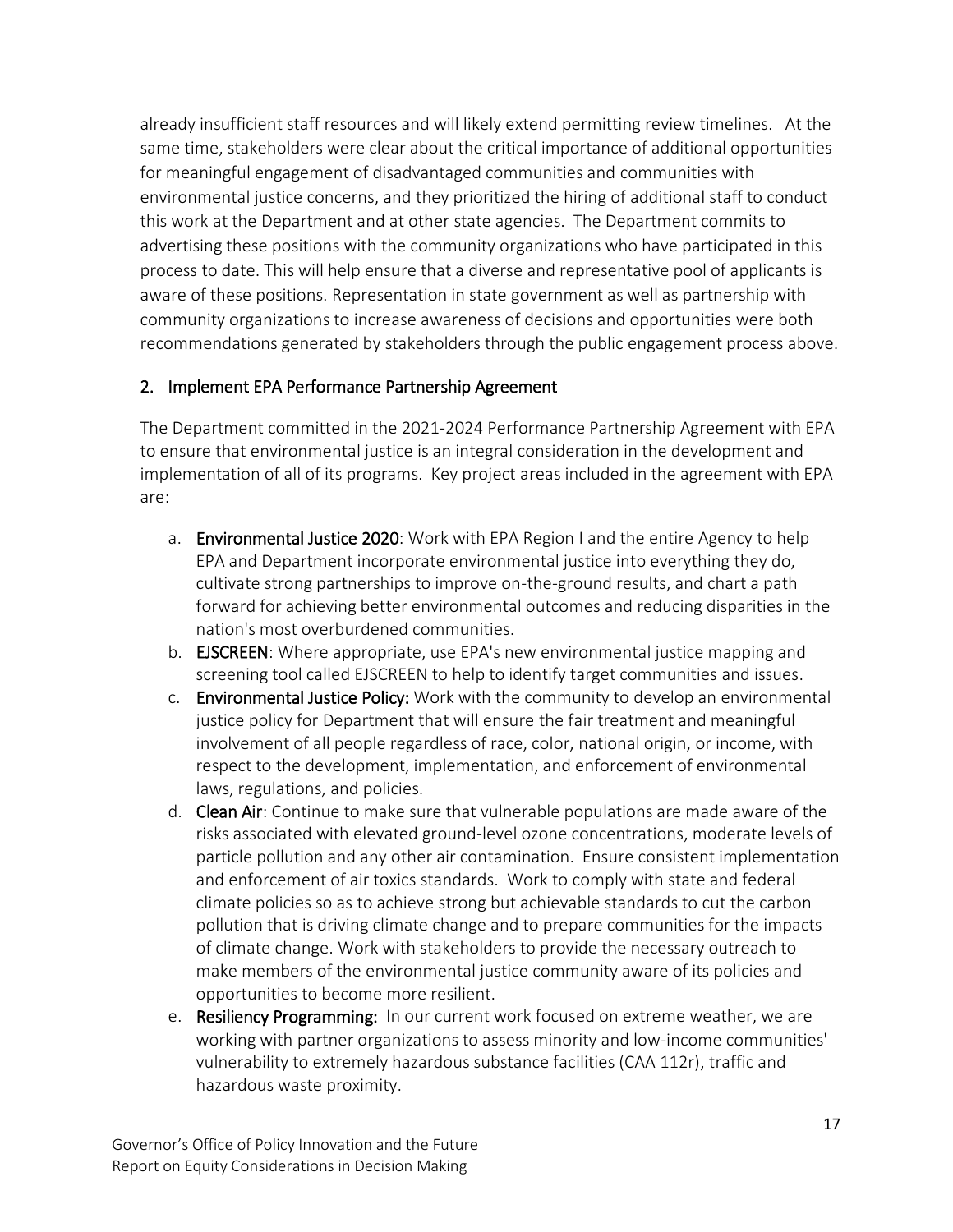- f. Title VI and Limited English Proficiency: Continue to ensure that Department, as well as its subrecipients, comply with Title VI of the Civil Rights Act of 1964 as well as Executive Order 13166's Limited English Proficiency Requirements. (See LEP.gov and EPA's civil rights webpage for additional information).
- g. Solid and Hazardous Waste: Continue to work to ensure fairness in siting, monitoring, and/or cleanup of facilities and the regulation of activities that represent environmental hazards.
- h. Title V/Major New Source Review Permitting Programs: Work with Prevention of Significant Deterioration (PSD) permit applicants to address potentially disproportionately high and adverse impacts to low income or minority communities during the permit process as part of an environmental justice analysis. Also, continue to promote public involvement, particularly for major permitted activities that may significantly impact overburdened communities.
- i. Clean Water: Work with EPA to support public water systems and the most vulnerable communities with updating aging water treatment infrastructure, and with reducing stormwater runoff and ocean dumping off of the coast. Continue to take the appropriate steps to reduce exposure to contaminants. Convene public information meetings, share sampling results, and support the distribution of potable water to communities affected by emerging contaminants.

# 3. DEP Online Licensing and Compliance Portal

2021 P.L. ch. 483 (LD 1733) appropriated funding to the Department to development an online licensing and compliance portal, for use by the regulated community and members of the public. The department will select an application developer through a request for proposals in 2022, and complete development by December 2024. The online system will provide a searchable website containing all public information for facilities regulated by the Department, including license application documents, compliance reports from facilities, and opportunities to provide comments or participate in hearings.

# 4. Support DEP services in Northern Maine region

The Northern Maine region has the highest asthma rates in the state, the highest measured concentrations of air toxics that exceed ambient air guidelines, and many streams impaired by nonpoint pollution with no restoration plans. Conversely, the region has the fewest air quality monitoring stations, fewest local code enforcement officers and the fewest Department staff to ensure environmental protection standards are met. The region also receives the least project funding from the Maine Natural Resources Conservation Program, Brownfields Program, and Clean Water State Revolving Fund. The Northern Maine region also encompasses much of the Maine tribes' sustenance fishing waters. While the population of the region is lower than other parts of the state, the value and geographic scope of the natural resources is not.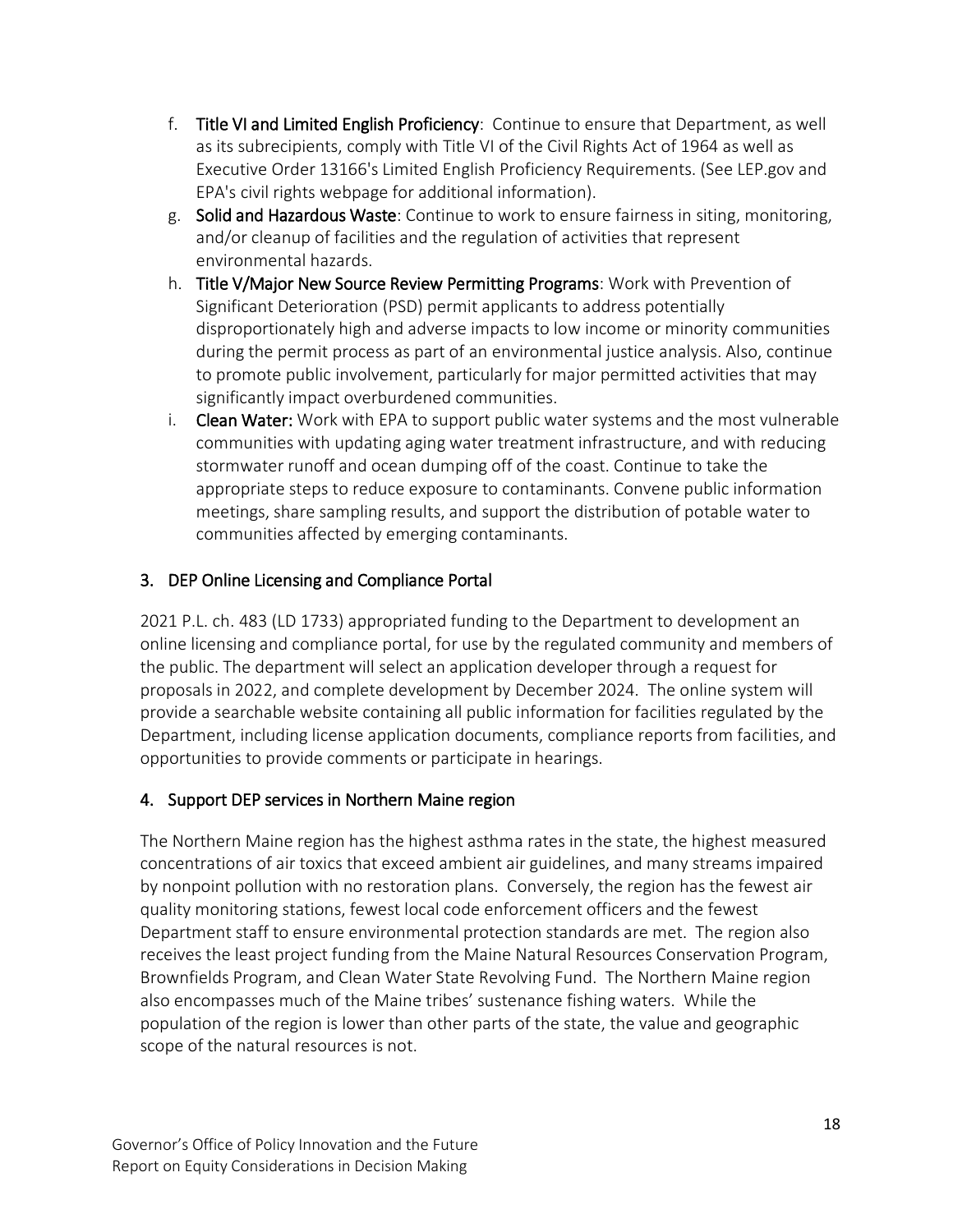Additional staff resources in the Northern Maine region would support a more equitable provision of environmental protection benefits to Northern Maine citizens. Additional staff resources should be committed to shoreland zoning and municipal coordination; land use, solid waste, wastewater, agricultural water withdrawal licensing and compliance; air quality monitoring; and sampling and remediation.

### The Maine Public Utilities Commission

The Commission proposes two immediate actions to begin to implement equity and environmental justice as defined by the EPA.

1. Intervenor Funding: The Commission is transparent in its proceedings, streams all hearings live, seeks public comment in all cases as well as holds live public hearings in major cases. Parties or organizations who want to actively intervene and participate in an adjudicatory case may seek funding from the Commission. Funding is currently provided to intervenors when they show 1) their views are not represented by the Office of the Public Advocate, 2) they contribute substantially to the proceeding and 3) their involvement would constitute a significant financial hardship to their organization. This funding is provided at the end of a proceeding and there have been no requests for funding in many years. See current statutory language at the following link: <https://legislature.maine.gov/statutes/35-A/title35-Asec1310.html>

The Commission is proposing legislation (below) to change this section of law such that funding is more readily available for groups to participate in Commission proceedings. Assuming enactment of this legislation, the Commission will draft rules to implement the legislation and will actively seek input on these rules from the public and all stakeholders in the GOPIF working groups. The Commission will integrate equity and environmental justice into these rules consistent with Department definitions.

2. Low Income Funding: P.L. 1997, Ch. 316, Section 3214 directed the Commission to oversee the implementation of a statewide financial assistance program for qualified lowincome electricity customers. The Commission's Low-Income Assistance Program (LIAP) and related rule establishes the standard design, administration and funding criteria for LIAP. The rule creates a central fund to finance the program and apportions the fund to T&D utilities based on the percentage of Low-Income Home Energy Assistance Program (LIHEAP) eligible persons residing in their respective service territories. The Maine State Housing Authority (MSHA) administers the program. On January 11, 2022, the Commission initiated a rulemaking that proposes to increase the funding for this program from \$7.8 million to \$11.8 million.

The Commission is seeking public comments on this proposed increase in funding by February 22, 2022. Upon review of all comments, the Commission will make a final determination on LIAP funding. The Commission will evaluate the LIAP program going forward with respect to equity and environmental justice.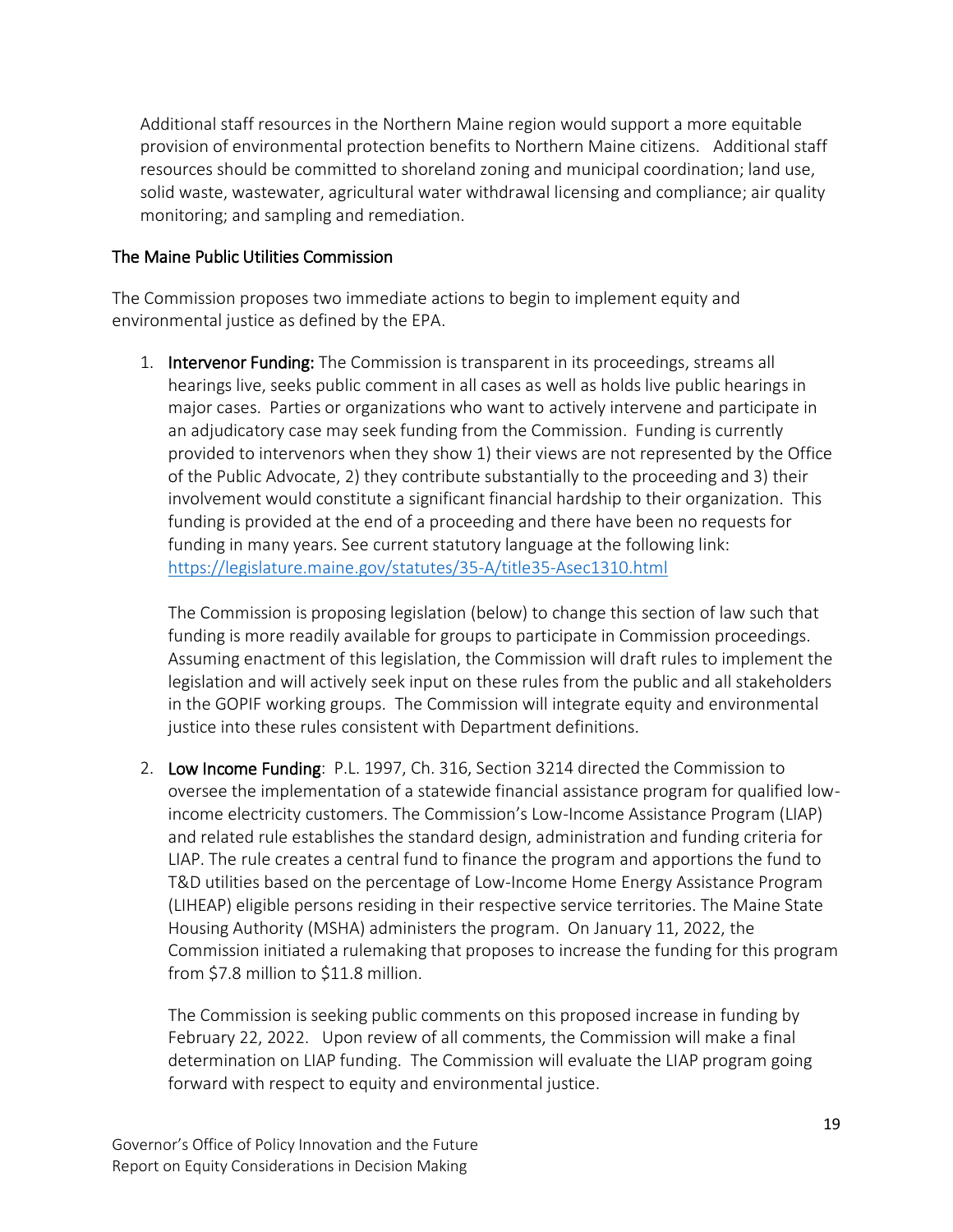In addition to the immediate actions being taken by the Commission as detailed above, the following is a preliminary list of areas the Commission regulates that will be looked at to evaluate how we will consider equity and environmental justice. In 2022, the Commission will develop a plan which further investigates opportunities for implementation of the below areas, as well as identifies additional regulatory areas for consideration.

- 1. Electric Transmission Infrastructure: With respect to new transmission lines, utilities are required by law to file for a Certificate of Public Convenience and Necessity (CPCN). <sup>6</sup> The Commission does consider certain environmental aspects as required by law in our review of these projects, but the primary environmental impact evaluation and review is conducted by the DEP. In order for the Commission to incorporate consideration of such impacts on low income/disadvantaged populations or geographic areas as well as environmental justice communities, statutory changes may be needed giving the Commission the authority to engage in these additional considerations.
- 2. Utility Rate Cases: The Commission looks carefully at utilities costs to ensure that any proposed rate increase is based on prudent costs such that rates remain reasonable for all customers. The Commission also reviews and evaluates rate design impacts related to both residential and business customers to ensure rate structures are cost based and that costs are fairly allocated among customer classes. Specific, equity and environmental justice considerations could be considered in rate design and the Commission will consider the best approach in its ongoing evaluation. In addition, the Commission received a grant from the Department of Energy and is working with the Lawrence Berkley Lab on this topic as well. In order for the Commission to incorporate consideration of impacts on low income/ disadvantaged populations or geographic areas as well as environmental justice communities, statutory changes may be needed giving the Commission the authority to engage in these additional considerations.
- 3. Water Utility Infrastructure: The Commission has been encouraging water utilities to replace their outdated infrastructure. Currently Maine has over \$1 Billion in outdated infrastructure needing replacement. Infrastructure improvements and maintenance is challenging as some communities do not want to pay for the costs involved. Access to affordable drinking water is critical and has been mentioned specifically in the GOPIF public stakeholder meetings. Maintaining adequate infrastructure is one of the most effective ways to ensuring this access.
- 4. Renewable Energy Solicitations: The Commission conducts a variety of energy procurements at the direction of the Legislature. The most recent renewable energy solicitations conducted in 2020 and 2021 resulted in solar and wind projects that are estimated to reduce GHG emissions totaling 760,000 tons annually<sup>7</sup>. These two

 $\overline{a}$ 

<sup>6</sup> <https://legislature.maine.gov/statutes/35-A/title35-Asec3132.html>

<sup>7</sup> <https://www.maine.gov/mpuc/regulated-utilities/electricity/rfp-awarded-contracts/class1a2021>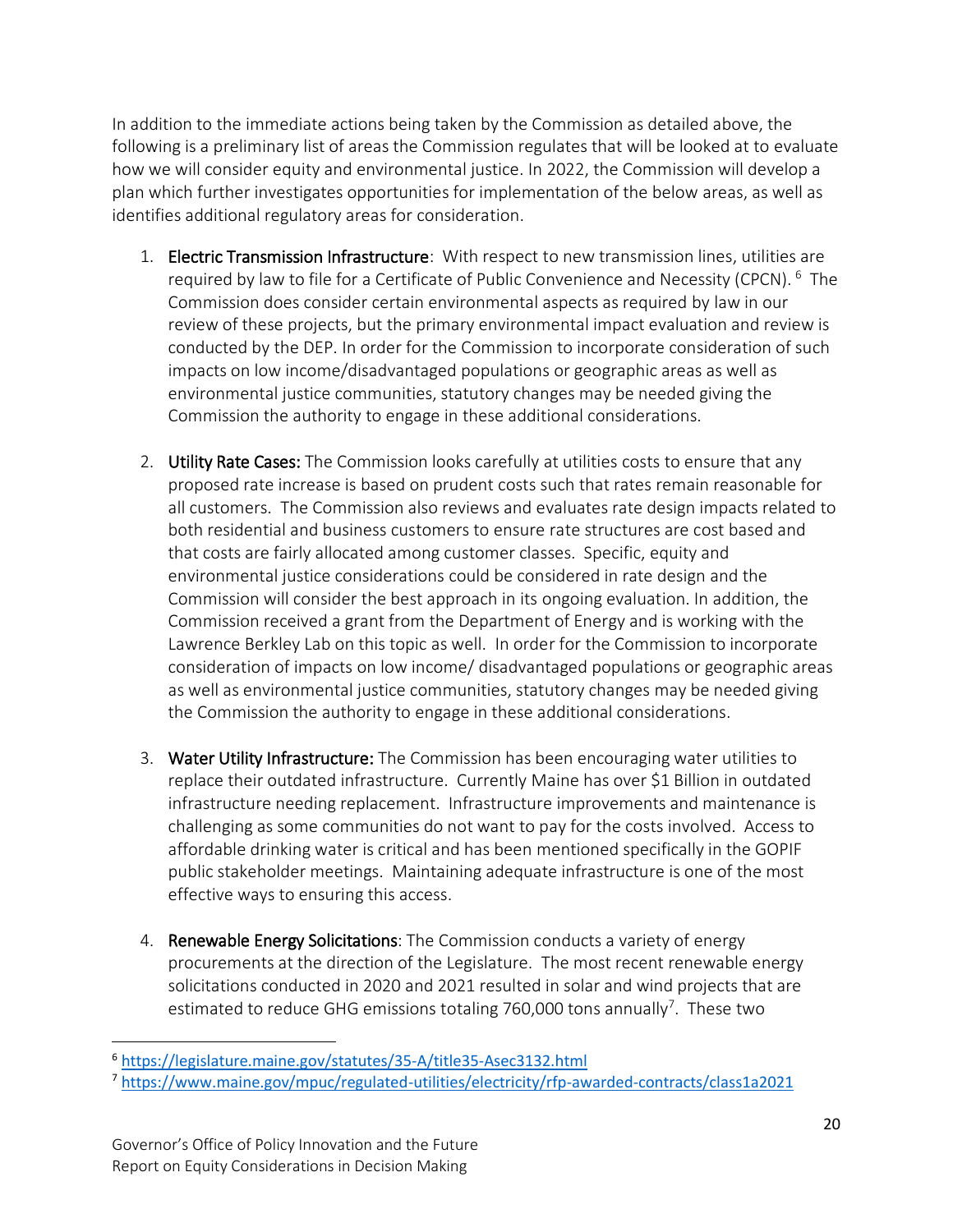procurements include metrics/scoring criteria required by law to be considered during the proposal evaluation process. The recently eliminated DG Procurement program (P.L. [2019, Ch. 478\)](https://www.maine.gov/mpuc/electricity/rfps/dg-procurement/documents/PL2019Chapter478.pdf) had included criteria related to agriculture and farmland. If the Legislature decides to direct additional procurements, it may want to consider including criteria for equity and environmental justice metrics.

There is no current legislation requiring the Commission to conduct additional procurements at this time. It is important to note that the Commission is not involved in the siting of energy projects including community solar and other private projects. The DEP has oversight of the siting of these projects.

# Maine CDC

While not directly implicated in the Act, the Maine CDC has unique capacities and grant funding that will allow them to support the Department in the development of a definition of environmental justice populations as proposed in the below legislation. This scope of work fits within their current Environmental Public Health Tracking grant funding; given their success in competitive renewal requests for this funding since 2005, they don't anticipate needing any additional resources to complete this work. However, if they aren't successful in obtaining continued funding at their current level, they may need additional resources in the next fiscal year to continue providing this support.

The Maine CDC is ready to assist the environmental justice populations definition work in two primary areas. The first area of support would encompass obtaining relevant data and measures related to environmental justice from sources to which the state already has access – primarily the US Census Bureau data repository and the National Environmental Public Health Tracking Program's data portal – and the second area of support would encompass the development of map displays that allow for the identification of specific communities in Maine that meet environmental justice population definitions which are proposed for development.

### Proposed Legislation

Given the public feedback received at our public meetings and in our consultations with stakeholders, we propose below the adoption of the EPA's national environmental justice definition. There are several reasons for Maine to consider adopting a nationally consistent environmental justice definition. First, doing so will ensure that Maine's citizens and agencies can qualify for any future federal environmental justice grant opportunities and other programs without needing additional documentation around language differences, and how those differences are interpreted. This allows federal and state pass-through benefits to reach environmental justice populations in Maine most quickly. Adopting the national definition also aligns with the state's approach to implementation of other programs. It allows for shared

 $\overline{a}$ <https://www.maine.gov/mpuc/regulated-utilities/electricity/rfp-awarded-contracts/class1a2020>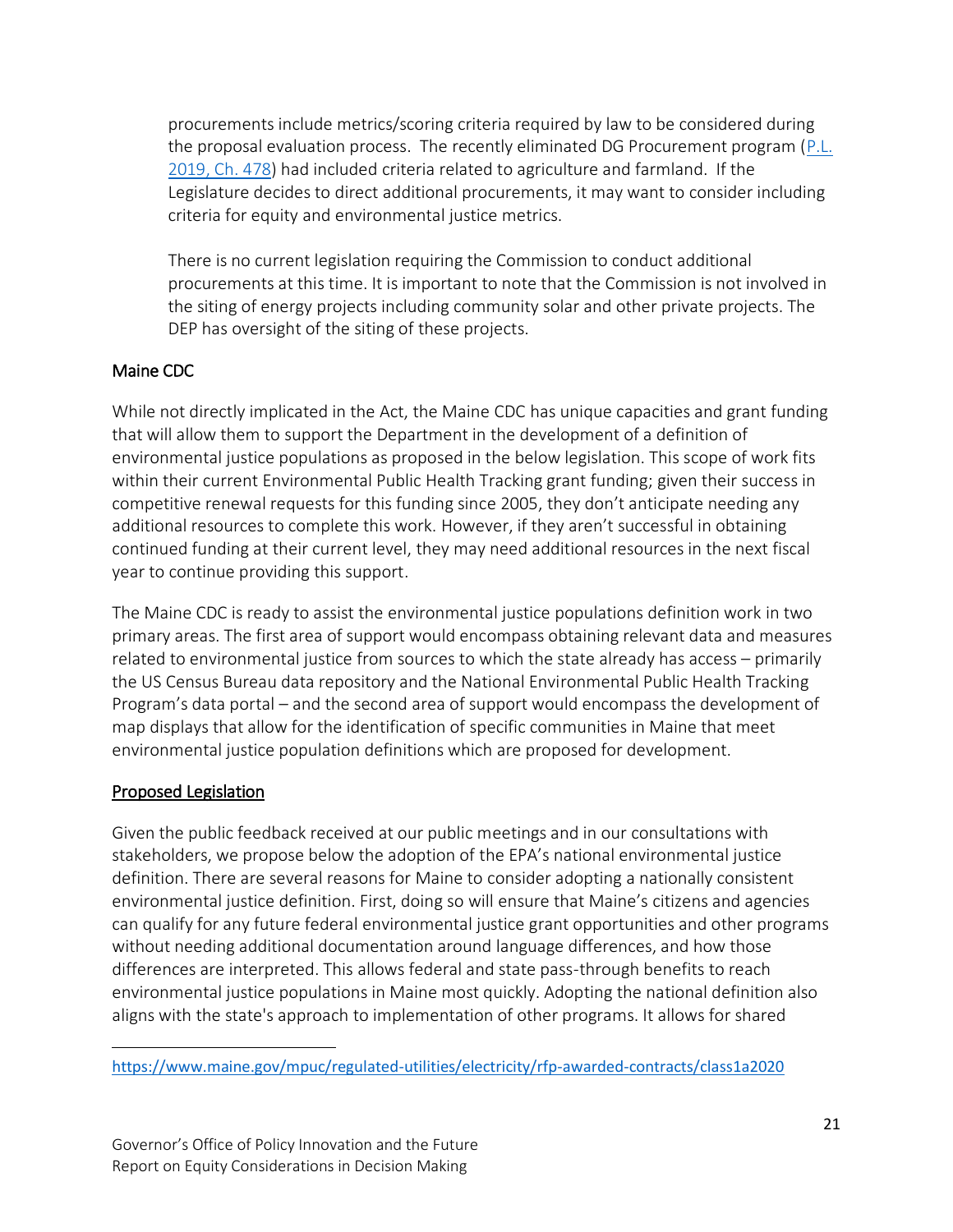terminology and language across other federal environmental programs that the state interacts with. Incorporation of the national definition also enables us to evolve with federal changes, which is important because of the national process underway, led by the National Environmental Justice Council, to update the EPA's definition. And finally, this definition is inclusive of the majority of the feedback shared during our public process.

Similarly, we propose below a simple and straightforward definition of frontline communities, as explored in our second public meeting. In addition, we believe that our proposal to develop a definition of environmental justice populations will help identify Maine people experiencing marginalization and other sociodemographic burdens which intersect with both climate and environmental burdens.

As referenced above, the proposed new Maine Revised Statute Title 38, section 349-C would apply to all Department rules (which include licensing), license appeals, and Board of Environmental Protection decisions, and would establish specific public engagement requirements for the Department, and would involve increased outreach and education efforts including public meetings, presentations, regulatory training, web development, and mapping.

This proposed legislation also implements the two actions that the Commission proposed above, as well as provides a mechanism for its consideration of environmental justice and environmental justice populations.

# Potential ENR Committee bill LD 1682 report recommendations

Title: An Act To Implement Recommendations Regarding the Incorporation of Equity Considerations In Regulatory Decision-making Included in the Report Required by Public Law 2021, Chapter 279

## New 38 MRS 349-C 349-C. Environmental Justice

# 1. Definitions

- a. Environmental justice. "Environmental justice" means the fair treatment and meaningful involvement of all people regardless of race, color, national origin, or income, with respect to the development, implementation, and enforcement of environmental laws, regulations, and policies.
- b. Fair treatment. "Fair treatment" means no group of people should bear a disproportionate share of the negative environmental consequences resulting from industrial, governmental and commercial operations or policies..
- c. Meaningful involvement. "Meaningful involvement" means:
	- i. People have an opportunity to participate in decisions about activities that may affect their environment and/or health;

Governor's Office of Policy Innovation and the Future Report on Equity Considerations in Decision Making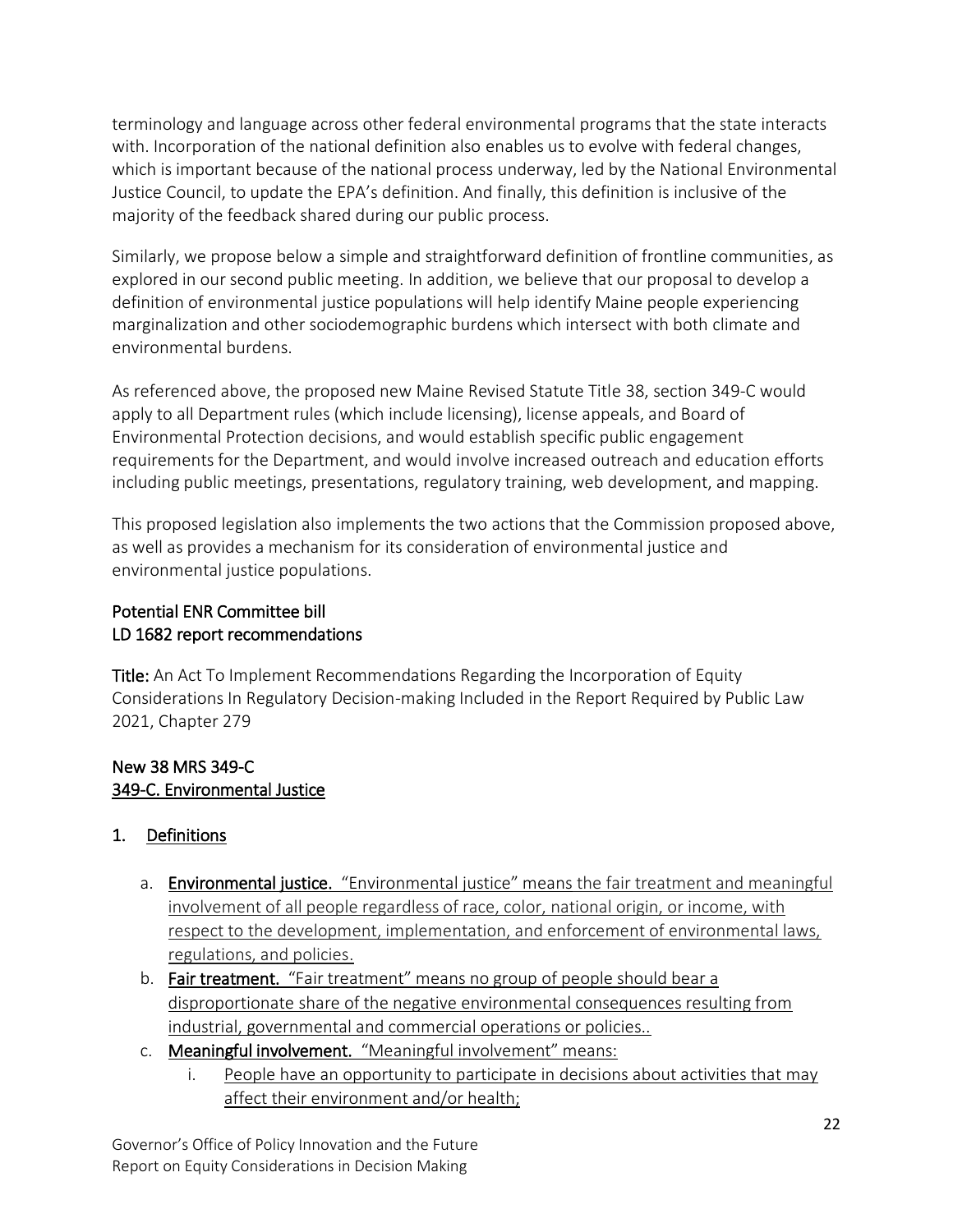- ii. The public's contribution can influence the department's decision;
- iii. Community concerns will be considered in the decision making process; and
- iv. The department will seek out and facilitate the involvement of those potentially affected.
- d. Frontline communities. "Frontline communities" means those people and communities that experience the consequences of climate change first and to a greater degree than other communities.

# 2. Department consideration of environmental justice and frontline communities.

The department shall define "environmental justice populations", and shall adopt procedures by routine technical rulemaking in accordance with section 341-H and Title 5, Section 375 to ensure that persons in environmental justice populations and frontline communities have fair and equitable access to department decision-making processes under section 341-D and 341-H. The department shall consider, at a minimum, median household income, race and ethnicity, English language proficiency. The Board shall hold a public hearing prior to adoption of a rule under this section.

Sec. 1. 35-A MRSA § 1310 is repealed and replaced with the following:

# §1310. Funding of intervenors.

1. Intervenor funding. Intervenor funding may be provided in a commission proceeding whenever the commission finds that:

- A. The position of the intervenor is not adequately represented by the Office of the Public Advocate or commission staff;
- B. The intervenor is likely to substantially contribute to the proceeding and to assist in the resolution of the issues raised in the proceeding; and
- C. Participation in the proceeding by the intervenor would impose a significant financial hardship on the intervenor.

# 2. Funding sources. The commission may:

- A. Order a utility to compensate an intervenor qualified for funding under this section. Compensation provided by a utility under this paragraph may be recovered in rates; or
- B. Provide compensation to an intervenor qualified for funding under this section from the commission's regulatory fund and filing fees subject to the commission's determination of the availability of the funds.

3. Additional considerations. In addition to the requirements of subsections 1 and 2, when developing rules pursuant to subsection 4, the commission shall:

A. Evaluate how the commission will determine an intervenor qualifies for funding pursuant to this section;

Governor's Office of Policy Innovation and the Future Report on Equity Considerations in Decision Making